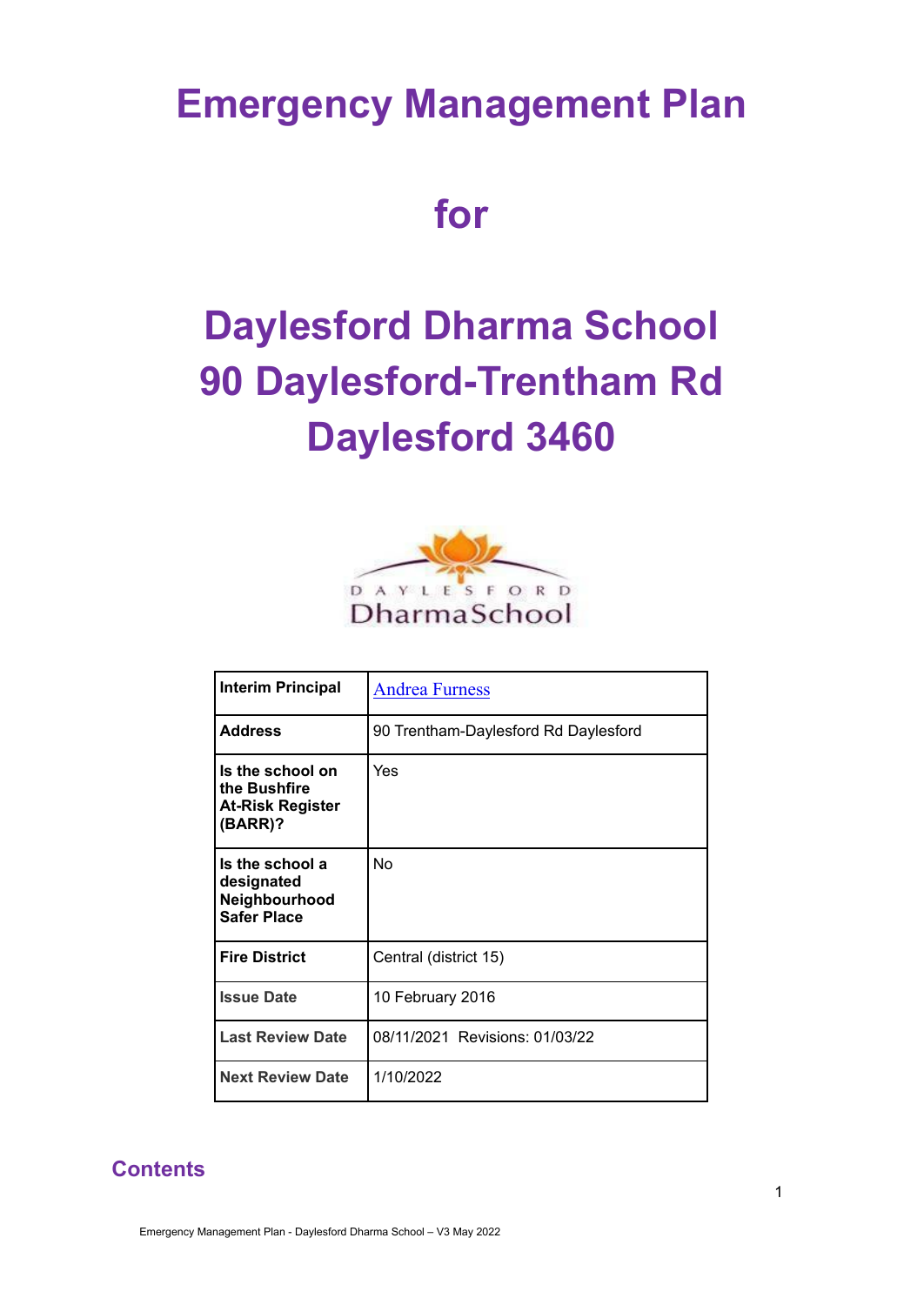Purpose 3 Scope 3 In Case of Emergency 3 Emergency numbers and key contacts 4 School emergency contact information 6 Communication trees 7 School profile 8 Risk assessment 9 Incident management team structure 14 Incident management team responsibilities 15 Evacuation diagram 16 Area map 17 Evacuation procedure 18 Shelter-In-Place procedure 19 Lockdown procedure 20 Lockout procedure 21 Emergency response procedures for specific emergencies 21 Emergency drills / training schedule 26 Students and staff with special needs list 27

### **Appendices**

Appendix A: Emergency drill/exercise 'observers' record 28 Appendix B: Emergency kit checklist 29 Appendix C: Post-emergency record 30 Appendix D: Pandemic actions 31 Appendix E: Fire Equipment Locations 36

### **1. Purpose**

The purpose of this Emergency Management Plan (EMP) is to provide a detailed plan of how Daylesford Dharma School will prepare and respond to emergency situations.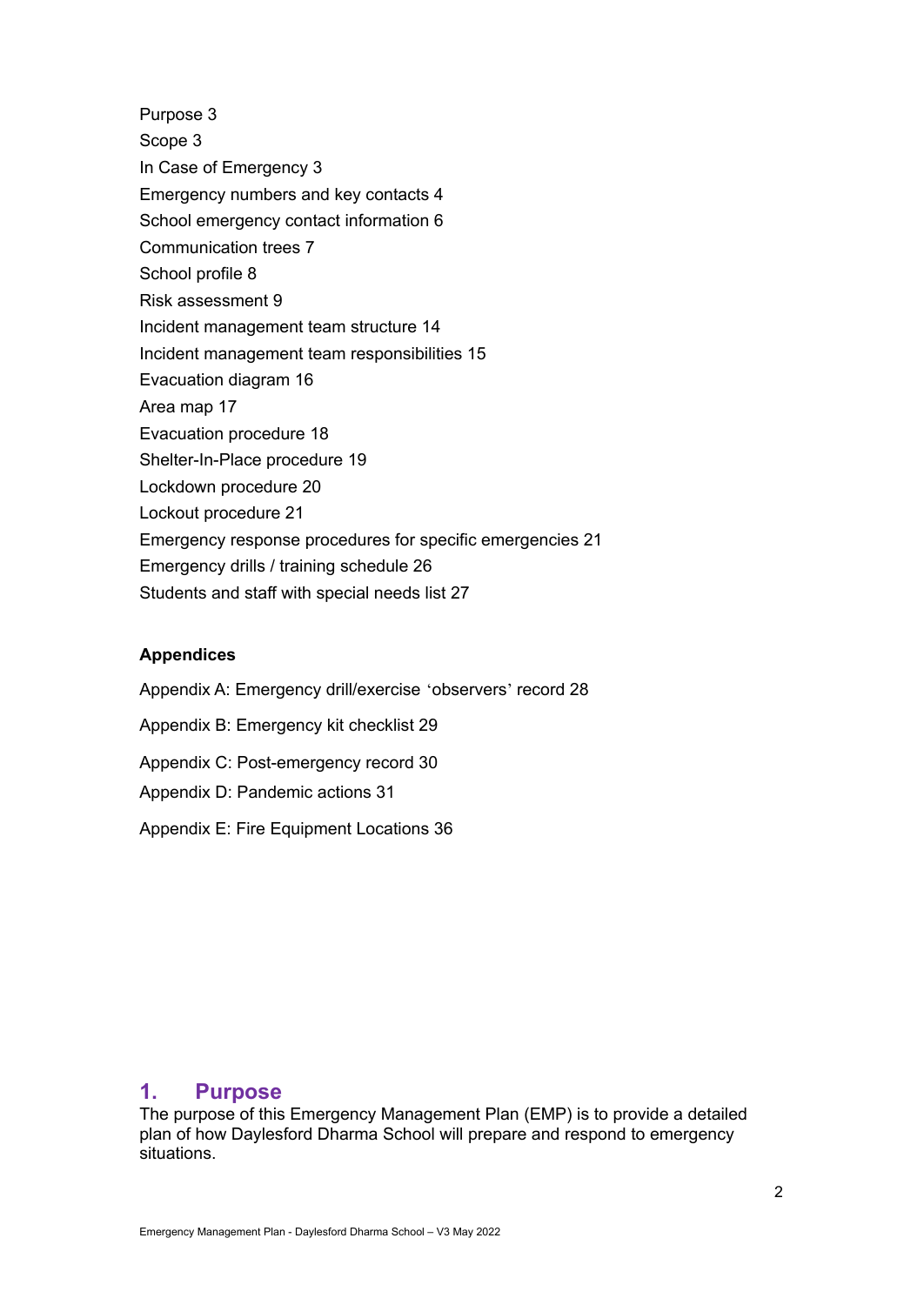### **2. Scope**

This EMP applies to all staff, students, visitors, contractors and volunteers at Daylesford Dharma School.

## **3. In Case of Emergency**

|                                  | <b>CALL</b>    | 000                                                                     |  |  |  |  |
|----------------------------------|----------------|-------------------------------------------------------------------------|--|--|--|--|
| <b>Incident</b><br><b>OCCULS</b> | <b>CONTACT</b> | <b>Schools:</b><br>Contact Principal - <b>Andrea Furness</b> 0434482480 |  |  |  |  |

| <b>Advise</b> | <b>WHO</b> | ✓<br>√ | The number and name/s of persons involved.<br>Name of the person reporting the emergency/critical<br>incident.                              |
|---------------|------------|--------|---------------------------------------------------------------------------------------------------------------------------------------------|
|               | WHAT       | ✓      | The nature of the emergency/critical incident.                                                                                              |
|               | WHEN       | ✓      | The time you became aware of the<br>emergency/critical incident.                                                                            |
|               | WHERE      | ✓      | The location of the emergency/critical incident and<br>contact phone numbers if the emergency/critical<br>incident is away from the school. |

|               | Document nature of incident and actions taken |
|---------------|-----------------------------------------------|
| <b>Report</b> | Complete Accident/Incident Form               |
|               | Ensure Principal notified.                    |
|               |                                               |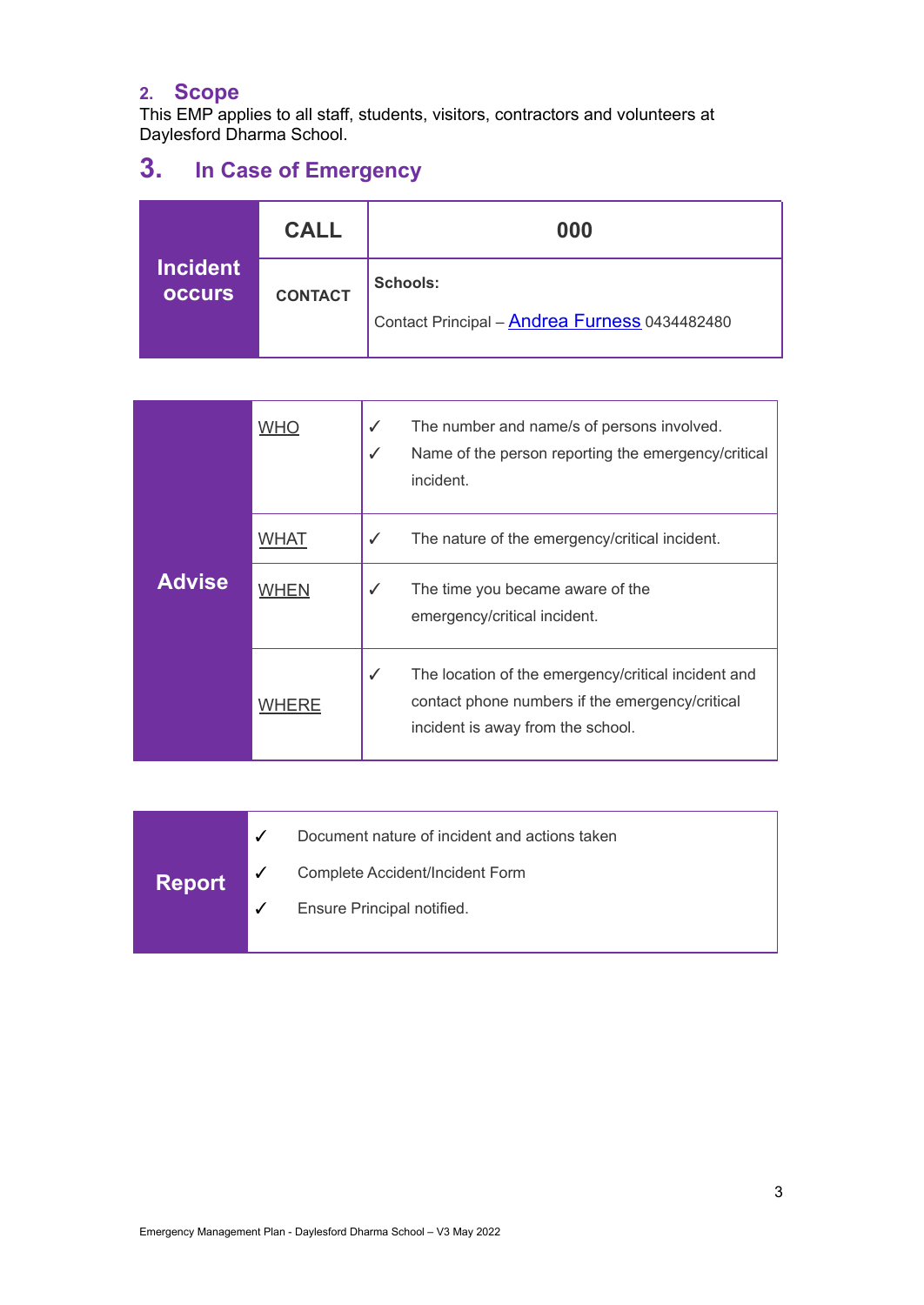## **4. Emergency numbers and key contacts**

| <b>Group</b>                                                        |                                                                                                          | <b>Phone Number</b> |  |  |  |
|---------------------------------------------------------------------|----------------------------------------------------------------------------------------------------------|---------------------|--|--|--|
|                                                                     | Life-threatening or time<br>critical emergency                                                           | 000                 |  |  |  |
| Police                                                              | Non-life threatening<br>incident                                                                         | 000                 |  |  |  |
|                                                                     | <b>Local Police Station</b>                                                                              | 5348 2342           |  |  |  |
| Ambulance                                                           |                                                                                                          | 000                 |  |  |  |
| Fire Services Authority MFB/CFA                                     |                                                                                                          | 000                 |  |  |  |
| <b>State Emergency Service</b>                                      |                                                                                                          | 132 500             |  |  |  |
| Hospital(s)                                                         | Hepburn Health Service - Daylesford Hospital<br>5321 6500<br><b>Ballarat Health Service</b><br>5320 4000 |                     |  |  |  |
| Gas (Not Applicable at school site)                                 |                                                                                                          | 132 771             |  |  |  |
| <b>Electricity- PowerCor</b>                                        |                                                                                                          | 132 206             |  |  |  |
| <b>Water Corporation - Central</b><br><b>Highlands Water</b>        |                                                                                                          | 1800 061 514        |  |  |  |
| Department of Human Services<br>(Regional Office)                   | 5333 6530                                                                                                |                     |  |  |  |
| Department of Human Services-<br>Child Protection (Regional Office) | 1800 675 598                                                                                             |                     |  |  |  |
| <b>Local Government</b>                                             | Hepburn Shire Council<br>5348 1633                                                                       |                     |  |  |  |
| <b>Environment Protection Authority</b>                             |                                                                                                          | 9695 2722           |  |  |  |
| WorkSafe Victoria                                                   |                                                                                                          | 13 23 60            |  |  |  |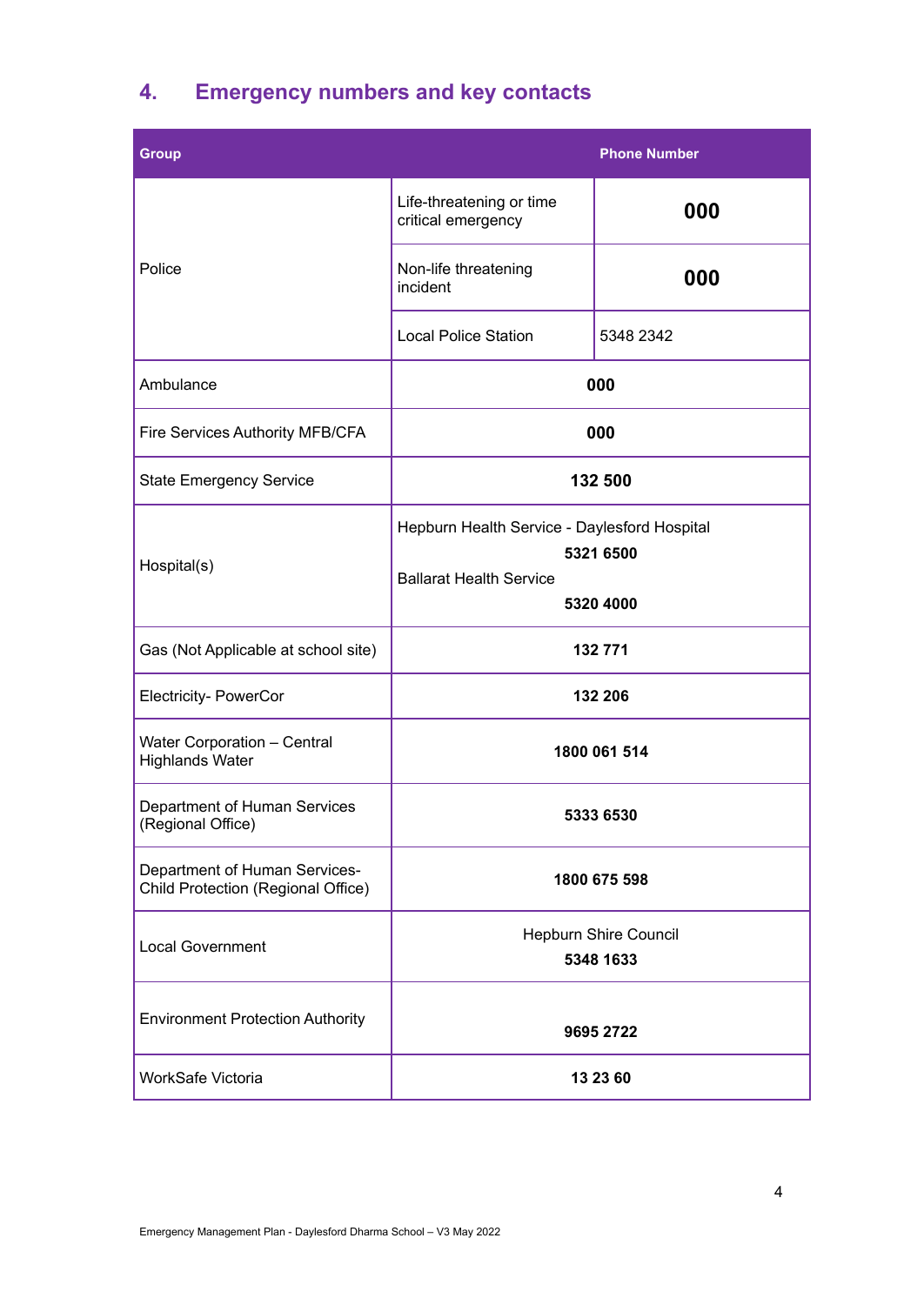### **ISV contacts**

| <b>Group</b>                    | <b>Phone Numbers</b> | <b>Contact names</b> |
|---------------------------------|----------------------|----------------------|
| Independent Schools Victoria    | 9825 7200            |                      |
| <b>Director School Services</b> | 9825 7211            | Peter Roberts        |
| <b>Manager Student Services</b> | 9825 7204            | Elspeth Adamson      |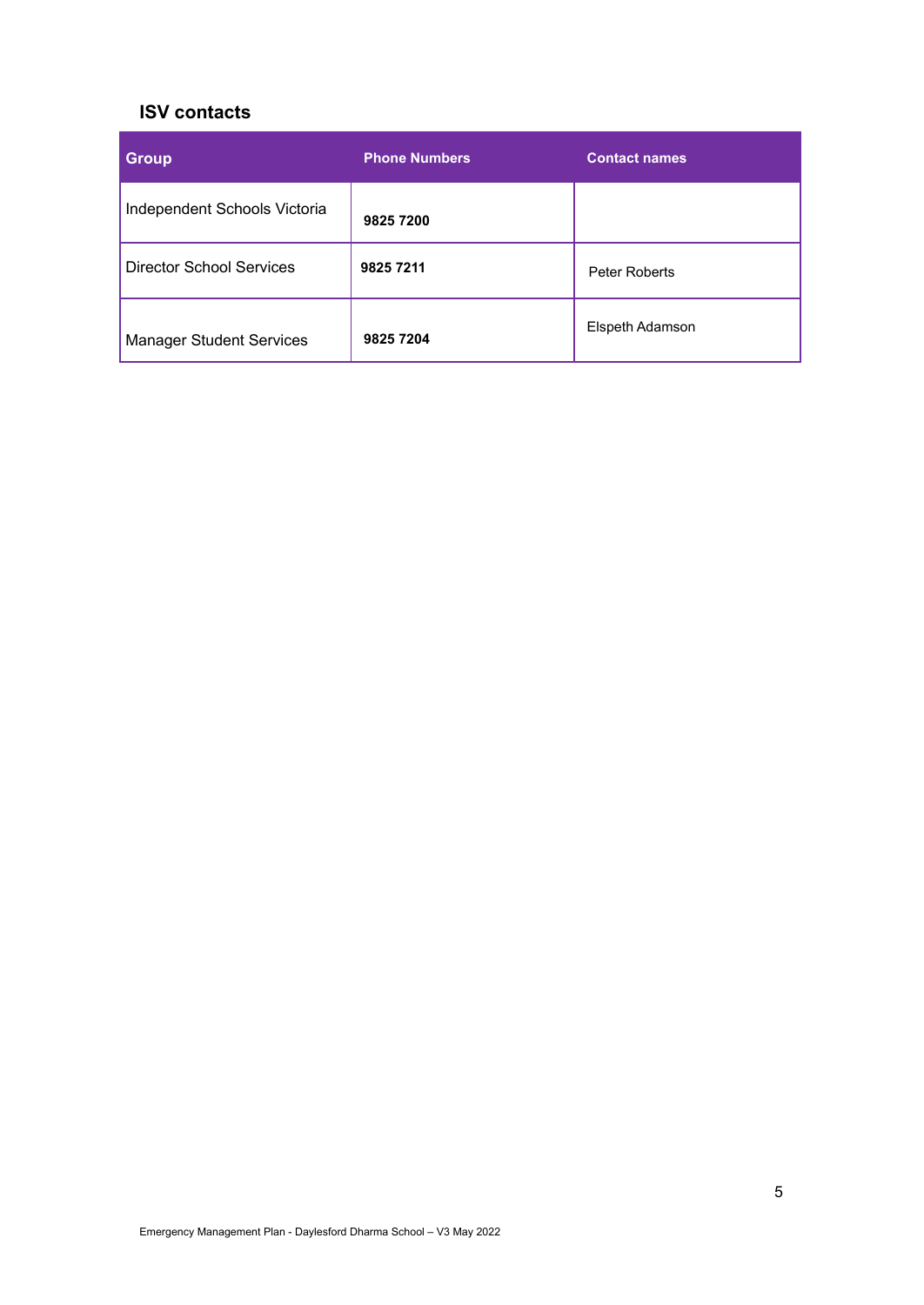## **5. School Emergency Contact Information**

| <b>Role</b>                                            | <b>Name</b>                  | <b>Phone No.</b><br>(Daytime) | <b>Phone No.</b><br>(Mobile) | <b>Phone No.( After</b><br>Hours) |
|--------------------------------------------------------|------------------------------|-------------------------------|------------------------------|-----------------------------------|
| <b>Interim Principal</b><br><b>Incident Controller</b> | Andrea Furness               | 5348 3112                     | 0434 482 480                 | 0434 482 480                      |
| <b>Learning Manager</b><br><b>Incident Controller</b>  | Tanya Wiggins                | 5348 3112                     | 0408 503 786                 |                                   |
| Year leader 4/5/6<br><b>Logistics Warden</b>           | Mandy De Lacy                | 5348 3112                     | 0419 543 045                 |                                   |
| <b>Year leaders 2/3</b>                                | Rachael Cooper<br>Tina Halvy | 5348 3112                     | 0419 286 474<br>0427 777 939 |                                   |
| <b>Year leader Prep/1</b>                              | Angelique Downing            | 5348 3112                     | 0419 385 774                 |                                   |
| <b>First Aid Officer</b>                               | Rosie<br>Berenyi-Mansell     | 5348 3112                     | 0488 181 537                 |                                   |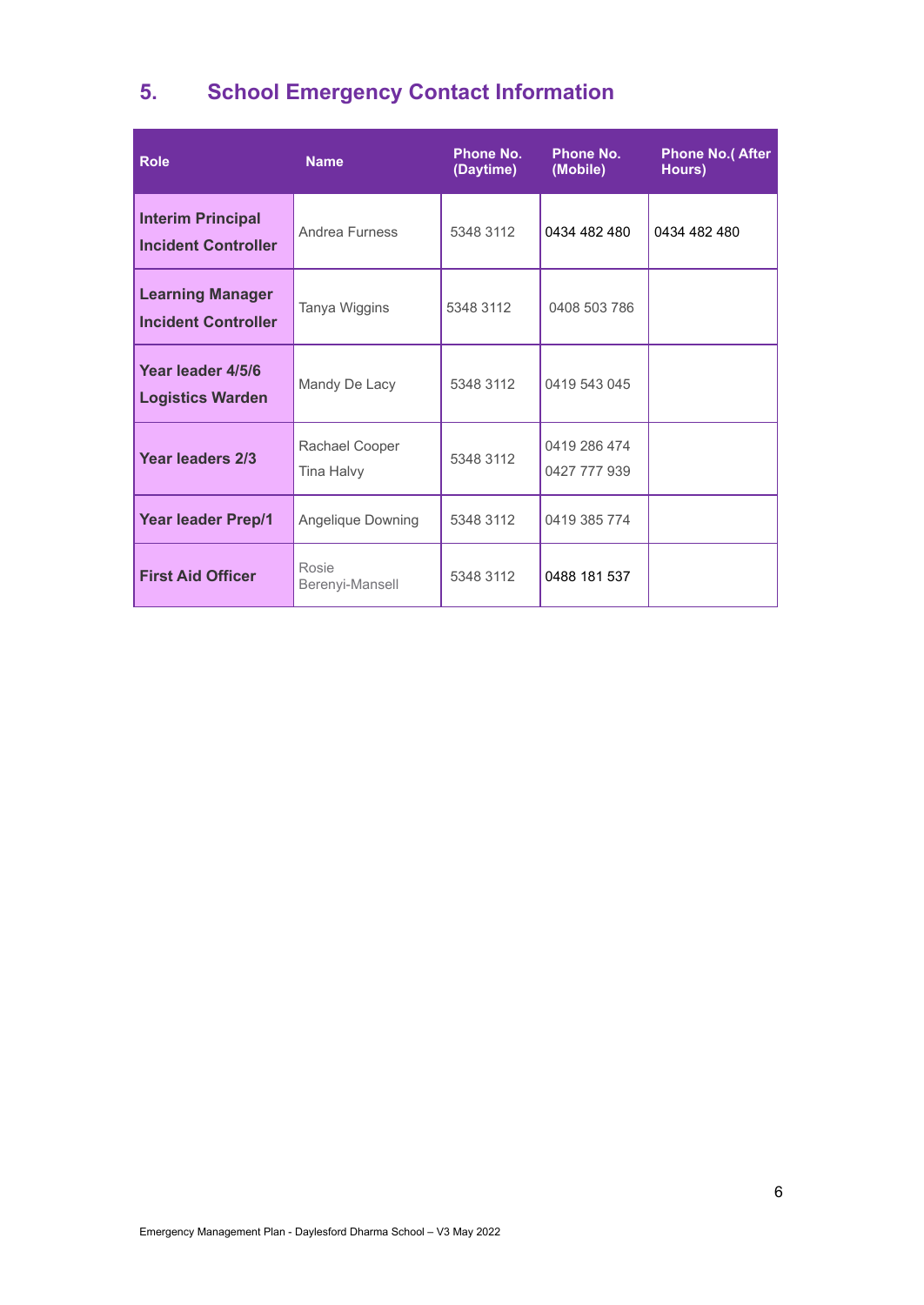### **5.2 Communication Tree**

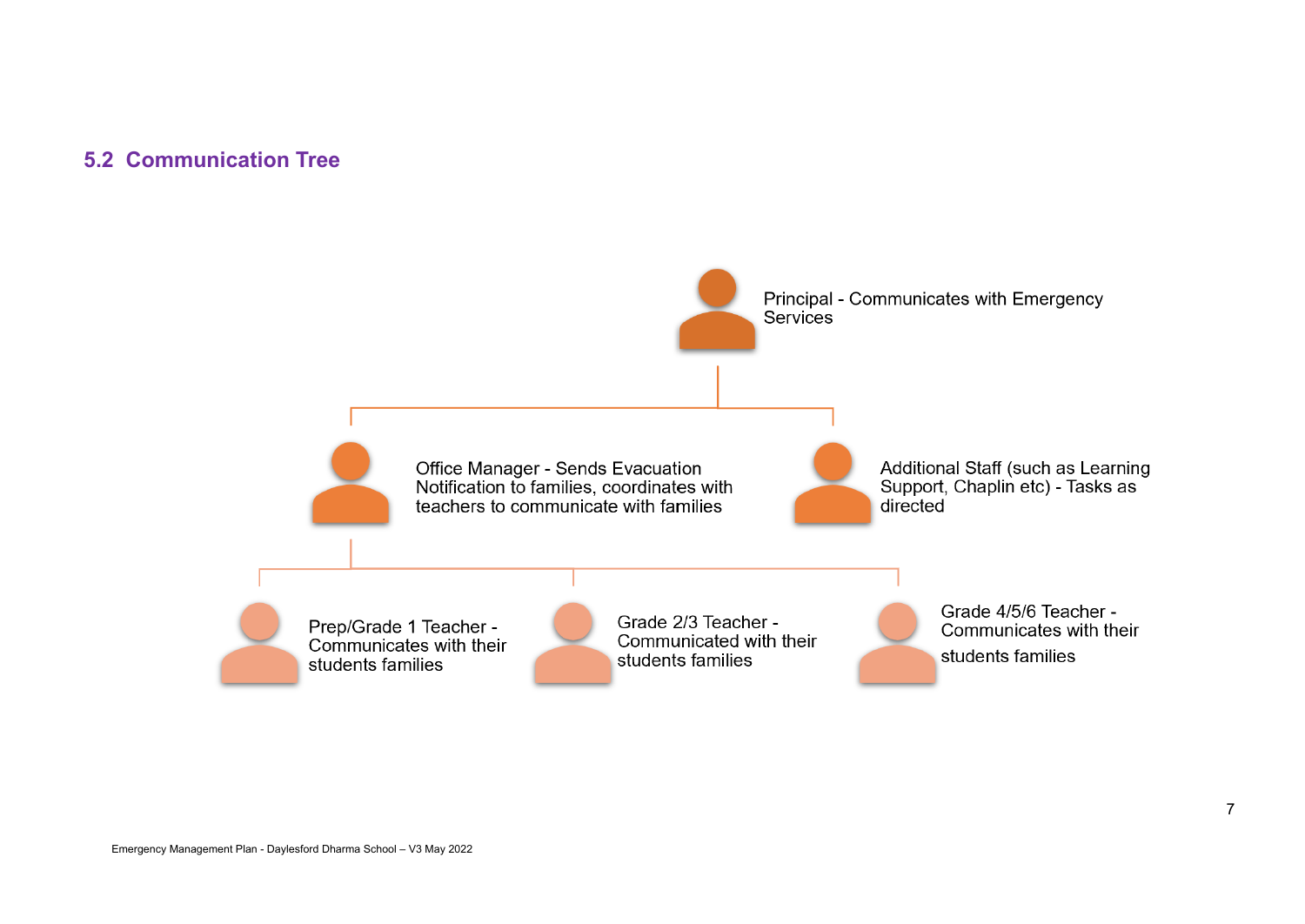### **6. School Profile**

| <b>FACILITY PROFILE SUMMARY</b>                                               |                                          |  |  |  |  |  |  |
|-------------------------------------------------------------------------------|------------------------------------------|--|--|--|--|--|--|
| Name of Facility:<br>Daylesford Dharma School                                 | Hours of Operation:<br>$8:20am - 4.30pm$ |  |  |  |  |  |  |
| <b>Facility Address:</b>                                                      | <b>Numbers</b>                           |  |  |  |  |  |  |
| 90 Daylesford-Trentham Rd Daylesford                                          | Students: 34                             |  |  |  |  |  |  |
|                                                                               | Students/staff with disabilities: 0      |  |  |  |  |  |  |
| Facility Phone: 5348 3112                                                     | Staff: 12                                |  |  |  |  |  |  |
| Facility Fax:                                                                 | Floors: Single floor                     |  |  |  |  |  |  |
| Email: info@dharmaschool.com.au                                               | Classrooms: 4                            |  |  |  |  |  |  |
| After hours emergency contact:<br>Name: Andrea Furness<br>Phone: 0434 482 480 | Portables: 3                             |  |  |  |  |  |  |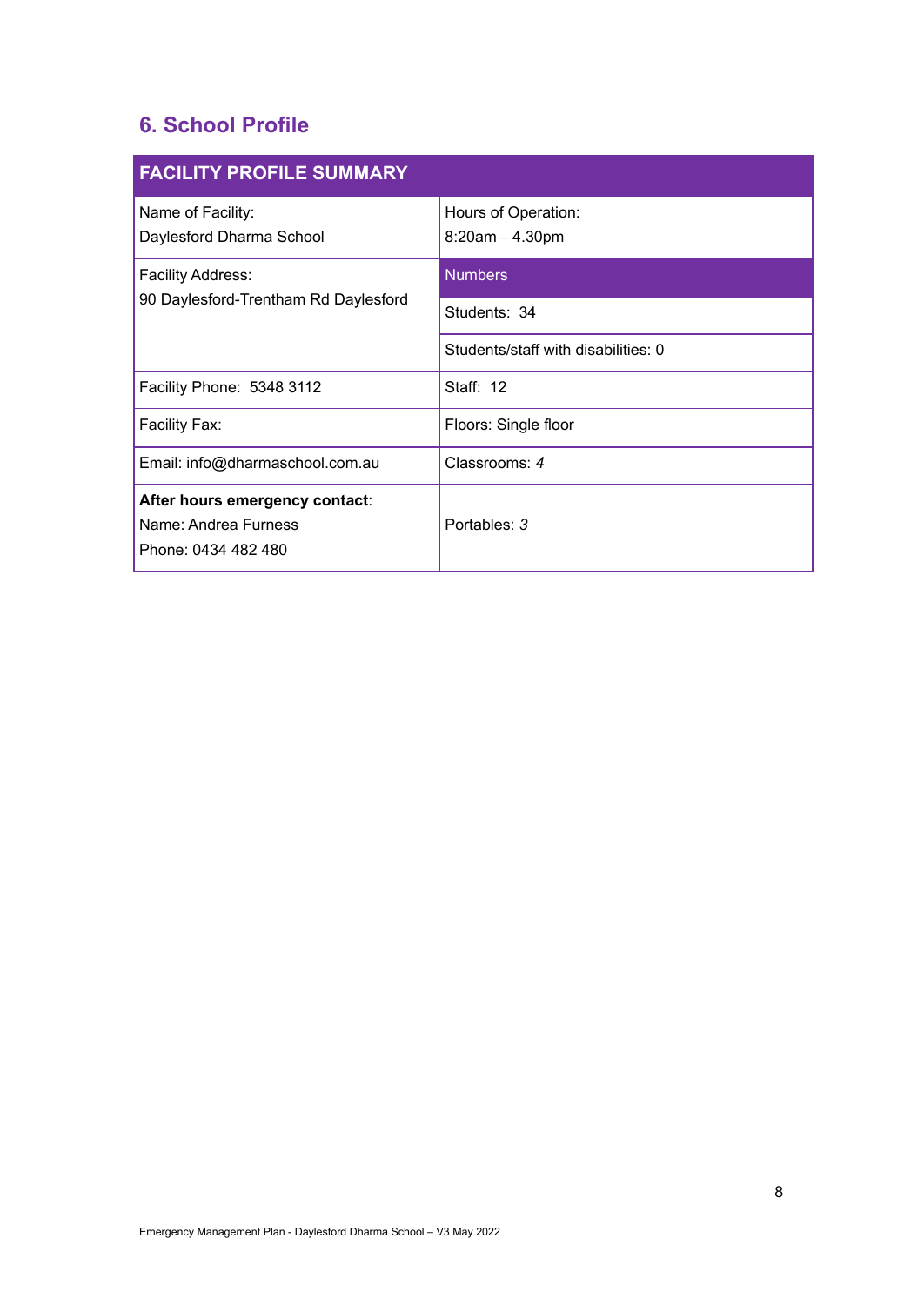| <b>BUILDING INFORMATION</b>        |                                                                    |                                                        |                                                                                |  |  |  |  |  |  |
|------------------------------------|--------------------------------------------------------------------|--------------------------------------------------------|--------------------------------------------------------------------------------|--|--|--|--|--|--|
| <b>Telephones</b>                  |                                                                    |                                                        |                                                                                |  |  |  |  |  |  |
| Location                           |                                                                    | <b>Type</b>                                            |                                                                                |  |  |  |  |  |  |
| Office                             |                                                                    | Portable                                               |                                                                                |  |  |  |  |  |  |
| <b>Utilities</b>                   |                                                                    |                                                        |                                                                                |  |  |  |  |  |  |
| <b>Type</b>                        | <b>Location</b>                                                    | <b>Service provider</b>                                | <b>Shut off Instructions</b>                                                   |  |  |  |  |  |  |
| Water                              | Right hand side of<br>Main entry $-$<br>Daylesford-Trenth<br>am Rd | Central Highlands<br>Water                             | Close Tap                                                                      |  |  |  |  |  |  |
| Electricity                        | Main Control box -<br>Southern point of<br>turnaround              | <b>Origin Energy</b>                                   | Turn off main power switch                                                     |  |  |  |  |  |  |
| <b>On Site Hazards</b>             |                                                                    |                                                        |                                                                                |  |  |  |  |  |  |
| <b>Paint &amp; Solvents</b>        | <b>Shipping Container</b>                                          |                                                        |                                                                                |  |  |  |  |  |  |
| <b>Cleaning</b><br><b>Products</b> | adjacent to the toilet block.                                      | Non-toxic products in small volumes next to all sinks. | Bulk non-toxic and non-flammable supplies in external locked storage cupboards |  |  |  |  |  |  |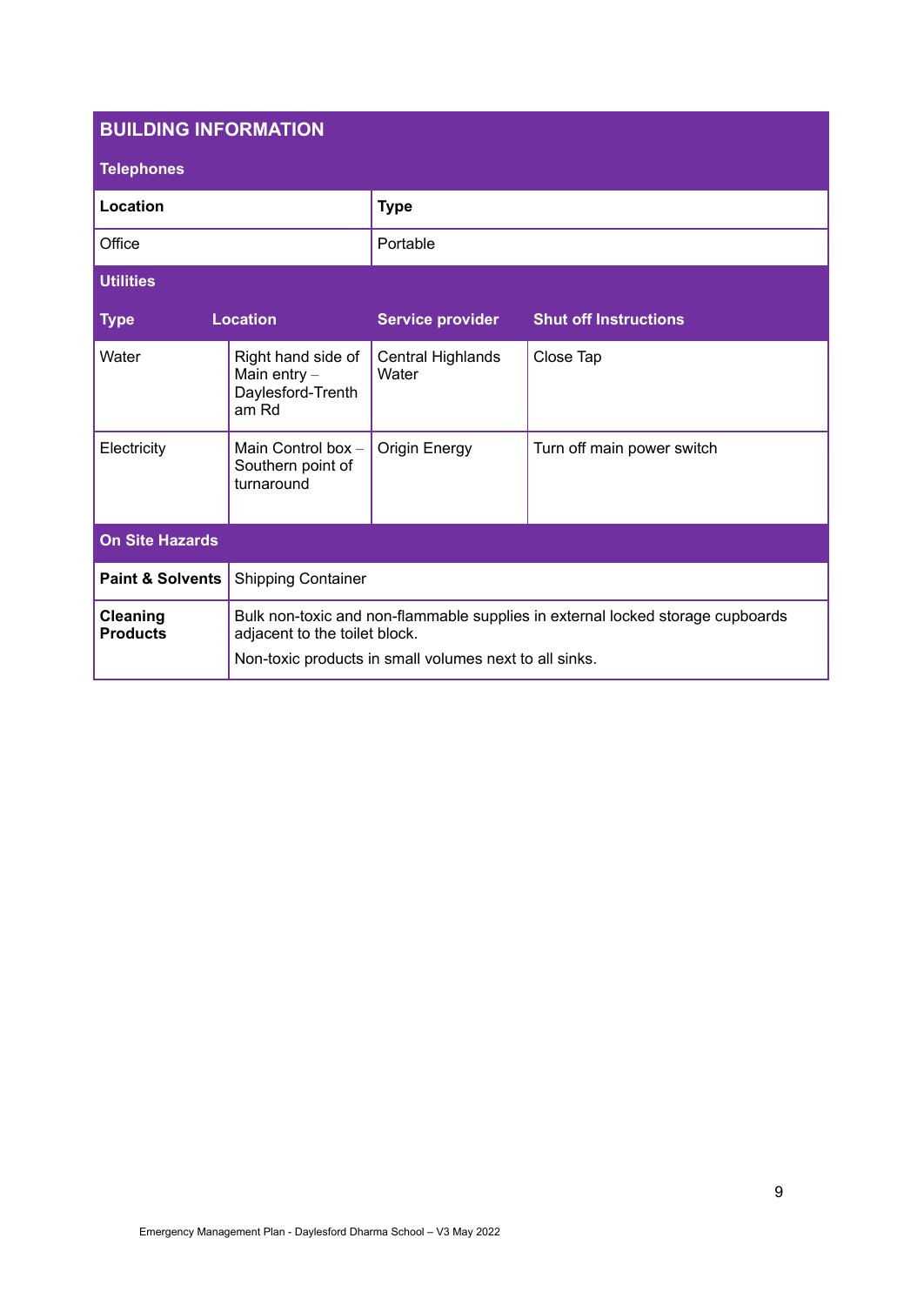| <b>Identify</b><br><b>Potential</b><br><b>Threats/Hazards</b> | <b>Description</b><br>of Risk                                                                                                                                    | <b>Current Control Measures</b>                                                                                                                                                                                                                                                                                                                                                                                                                                                                                                                                                                                                 | <b>Risk Rating</b><br>(refer to OHS Risk Management<br>Procedure |            |                      | <b>Risk Control Measures</b><br>List the control measures required to eliminate or minimise the risk                                                                                                                                                                                                                                   |
|---------------------------------------------------------------|------------------------------------------------------------------------------------------------------------------------------------------------------------------|---------------------------------------------------------------------------------------------------------------------------------------------------------------------------------------------------------------------------------------------------------------------------------------------------------------------------------------------------------------------------------------------------------------------------------------------------------------------------------------------------------------------------------------------------------------------------------------------------------------------------------|------------------------------------------------------------------|------------|----------------------|----------------------------------------------------------------------------------------------------------------------------------------------------------------------------------------------------------------------------------------------------------------------------------------------------------------------------------------|
| List the hazards that<br>could cause<br>injury/incident       |                                                                                                                                                                  |                                                                                                                                                                                                                                                                                                                                                                                                                                                                                                                                                                                                                                 | Consequence                                                      | Likelihood | <b>Risk</b><br>Level |                                                                                                                                                                                                                                                                                                                                        |
| <b>Bushfires or</b><br>grassfires                             | Risk of death<br>or injury from<br>burns or<br>smoke<br>inhalation.<br>Risk of<br>property<br>damage or<br>property loss.<br>Risk of<br>psychological<br>injury. | Liaise with local fire services to determine<br>$\bullet$<br>potential controls e.g. clearing trees, building<br>safety etc.<br>Ensure Emergency Management Plan is<br>$\bullet$<br>up-to-date including identification of<br>evacuation points.<br>Check CFA website, alerts during the<br>$\bullet$<br>bushfire season.<br>Schedule and practice emergency<br>$\bullet$<br>evacuation drills on a regular basis.<br>Grief counselling services.<br>$\bullet$                                                                                                                                                                  | Severe                                                           | Possible   | <b>Extreme</b>       | Maintain a heightened state of readiness during<br>Oct-Apr.<br>Checking Fire danger ratings daily<br><b>FireReady App</b><br>Fire Equipment in easily accessible<br>location<br>School closure on Code Red Days<br>NB: Refer DDS-PRO-032 Bushfire Preparedness<br>Procedure and DDS-POL-032 Bushfire Policy for<br>further information |
| <b>Fire</b>                                                   | Risk of injury<br>from burns or<br>smoke<br>inhalation.<br>Risk of<br>property<br>damage or<br>property loss.                                                    | Ensure fire services equipment (fire hose<br>$\bullet$<br>reels, fire extinguishers, fire blankets,<br>hydrants) is tested and tagged as per<br>Australian Standards.<br>Complete a Workplace Inspection once per<br>$\bullet$<br>term to check that exit signs and other<br>emergency equipment is working.<br>Test communication systems (PA system) on<br>$\bullet$<br>a regular basis.<br>Ensure there is a fire blanket (tested and<br>$\bullet$<br>tagged to Australian Standards) available in<br>all kitchen areas.<br>Ensure all electrical equipment is tested<br>$\bullet$<br>and tagged as per Australian Standards | Major                                                            | Unlikely   | <b>Medium</b>        |                                                                                                                                                                                                                                                                                                                                        |

**6. Risk Assessment**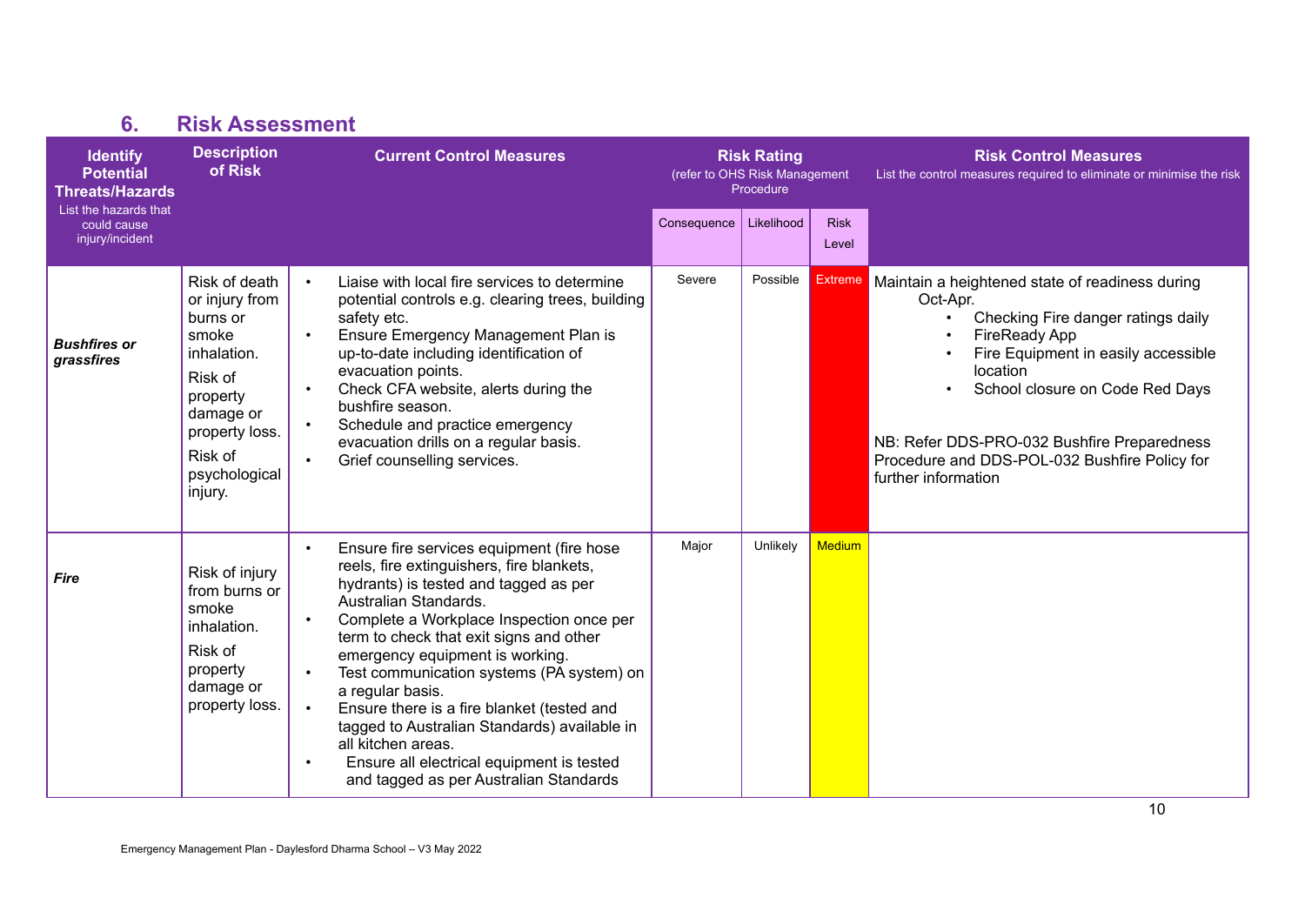|                                                            |                                                                                                                                                                                                                                             |                                                  | and that frayed leads, damaged equipment<br>etc are disposed of in an appropriate<br>manner.                                                                                                                                       |          |          |             |  |
|------------------------------------------------------------|---------------------------------------------------------------------------------------------------------------------------------------------------------------------------------------------------------------------------------------------|--------------------------------------------------|------------------------------------------------------------------------------------------------------------------------------------------------------------------------------------------------------------------------------------|----------|----------|-------------|--|
| Severe weather.<br>severe winds,<br>storms and<br>flooding | Risk of roof<br>down<br>flooding<br>Risk of injury.<br>Risk of<br>property<br>damage                                                                                                                                                        | $\bullet$<br>$\bullet$<br>$\bullet$<br>$\bullet$ | Ensure roofs/gutters/drains are clear.<br>Liaise with SES/local government to identify<br>potential risks.<br>Develop contingency for storage of<br>equipment/materials if necessary.<br>Test communications                       | Major    | Possible | <b>High</b> |  |
| Intruders/personal<br>threat                               | Physical or<br>psychological<br>injury could<br>occur to staff,<br>students,<br>visitors or<br>contractors if<br>threatened or<br>physically<br>assaulted by<br>an intruder.<br>There is a<br>risk that<br>property<br>could be<br>damaged. | $\bullet$<br>$\bullet$                           | Ensure any visitors/contractors sign in<br>through the office area when they first arrive<br>on site.<br>Evaluate risk/likelihood of threat from family<br>law disputes or relationship breakdowns<br>within the school community. | Moderate | Possible | Medium      |  |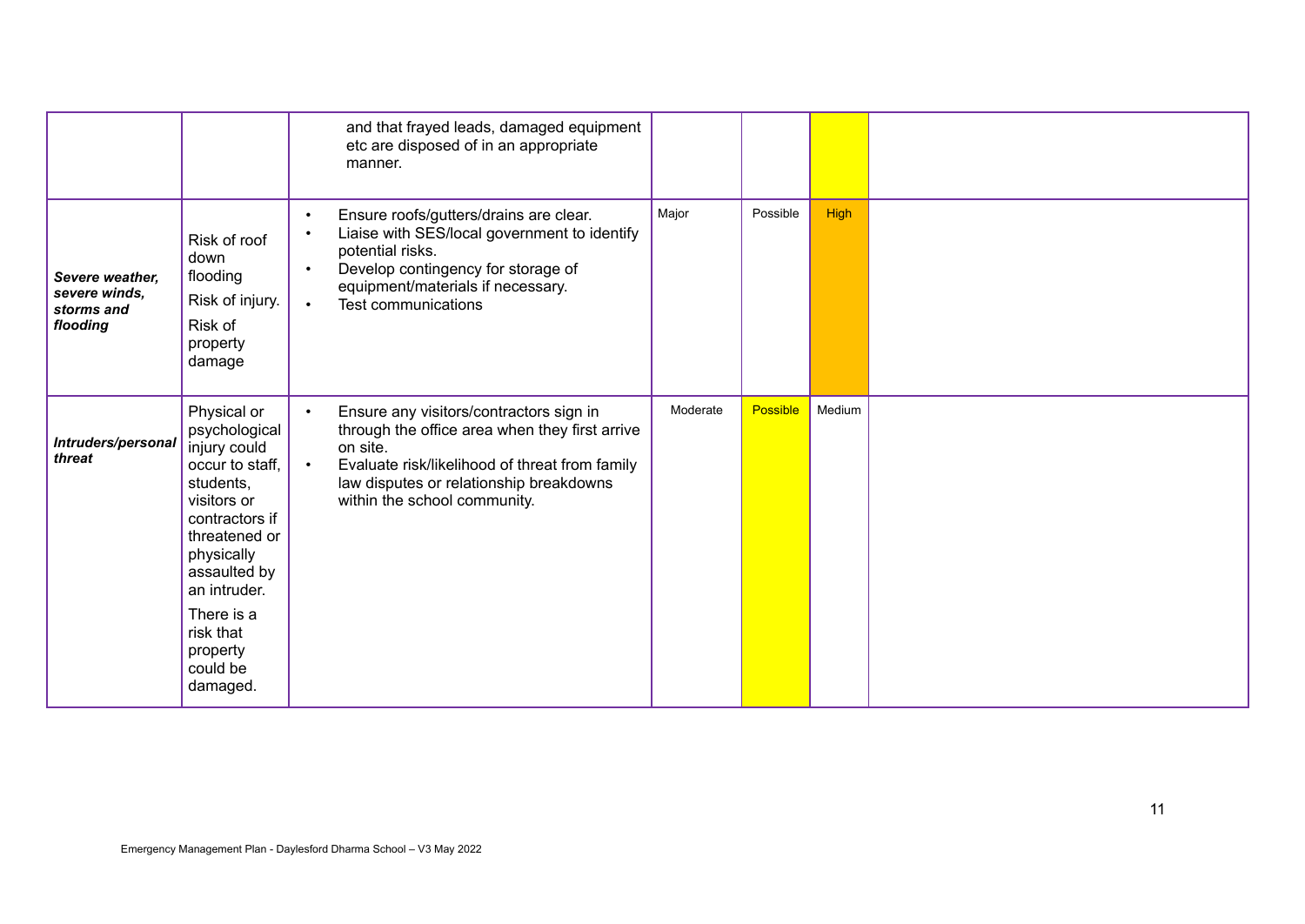| <b>Earthquake</b>  | Risk of injury.<br>Risk of<br>property<br>damage or<br>property loss                           | Ensure EMP is up-to-date.<br>$\bullet$<br>Training to staff and students in emergency<br>$\bullet$<br>response procedures during an earthquake<br>e.g. drop, cover and hold.                                                                                                                                                                                              | Major  | Unlikely        | <b>Medium</b> |  |
|--------------------|------------------------------------------------------------------------------------------------|---------------------------------------------------------------------------------------------------------------------------------------------------------------------------------------------------------------------------------------------------------------------------------------------------------------------------------------------------------------------------|--------|-----------------|---------------|--|
| <b>Bomb Threat</b> | Physical or<br>psychological<br>injury could<br>occur to staff,<br>visitors or<br>contractors. | Ensure all visitors and contractors to the<br>$\bullet$<br>school are authorised, signed in and<br>supervised during visits.<br>Ensure each phone has a Bomb Threat<br>$\bullet$<br>Checklist available.<br>Schedule and practice emergency<br>$\bullet$<br>evacuation drills on a regular basis.<br>Implement and follow Bomb Threat<br>$\bullet$<br>response procedure. | Severe | <b>Unlikely</b> | High          |  |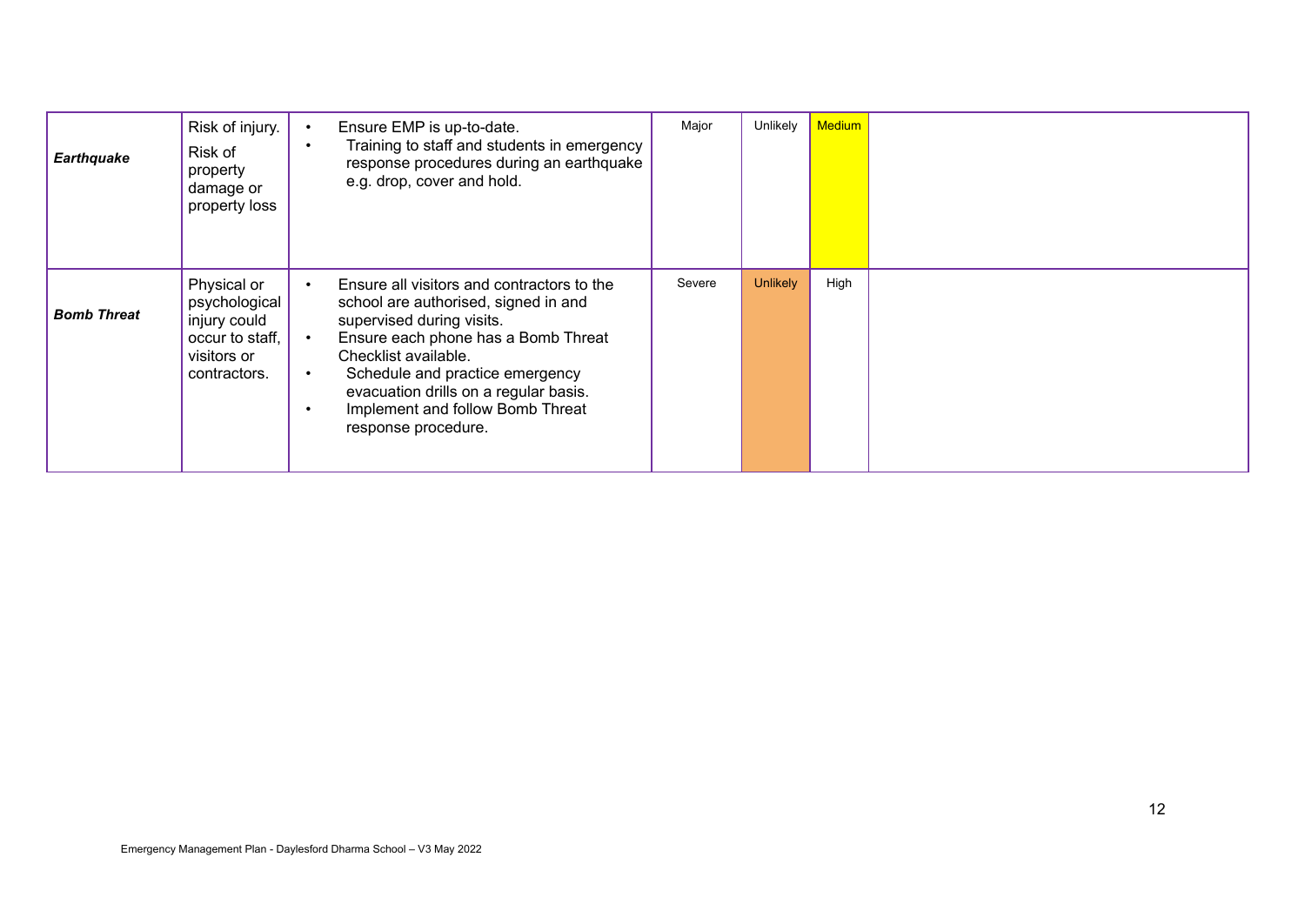| <b>Pandemics and</b><br>communicable<br>diseases | Risk of health<br>and possible<br>death (in<br>extreme | Ensure basic hygiene measures are in place<br>$\bullet$<br>and posters are displayed and<br>communicated at the beginning of flu<br>season (April).            | Severe | Possible | <b>Extreme</b> |  |
|--------------------------------------------------|--------------------------------------------------------|----------------------------------------------------------------------------------------------------------------------------------------------------------------|--------|----------|----------------|--|
|                                                  | cases).                                                | Ensure there is convenient access to water<br>$\bullet$<br>and liquid soap and/or alcohol-based<br>sanitiser.                                                  |        |          |                |  |
|                                                  |                                                        | Provide alcohol-based sanitiser at each<br>$\bullet$<br>doorway entry point and in rooms.                                                                      |        |          |                |  |
|                                                  |                                                        | Provide nasal tissues, face masks, and<br>$\bullet$<br>gloves in each room.                                                                                    |        |          |                |  |
|                                                  |                                                        | Continue to remind and educate whole<br>$\bullet$<br>school community about Infection<br>prevention control measures (as per our<br>Covid-19 safety measures). |        |          |                |  |
|                                                  |                                                        | Communicate reminders to parents to keep<br>$\bullet$<br>children at home when displaying cold and<br>flu symptoms and notify the school of<br>infections.     |        |          |                |  |
|                                                  |                                                        | Continue to communicate and engage with<br>$\bullet$<br>Covid-19 safety measures.                                                                              |        |          |                |  |
|                                                  |                                                        | Continue to communicate and implement<br>Covid-19 mandates from the Victorian<br>State Government.                                                             |        |          |                |  |
|                                                  |                                                        |                                                                                                                                                                |        |          |                |  |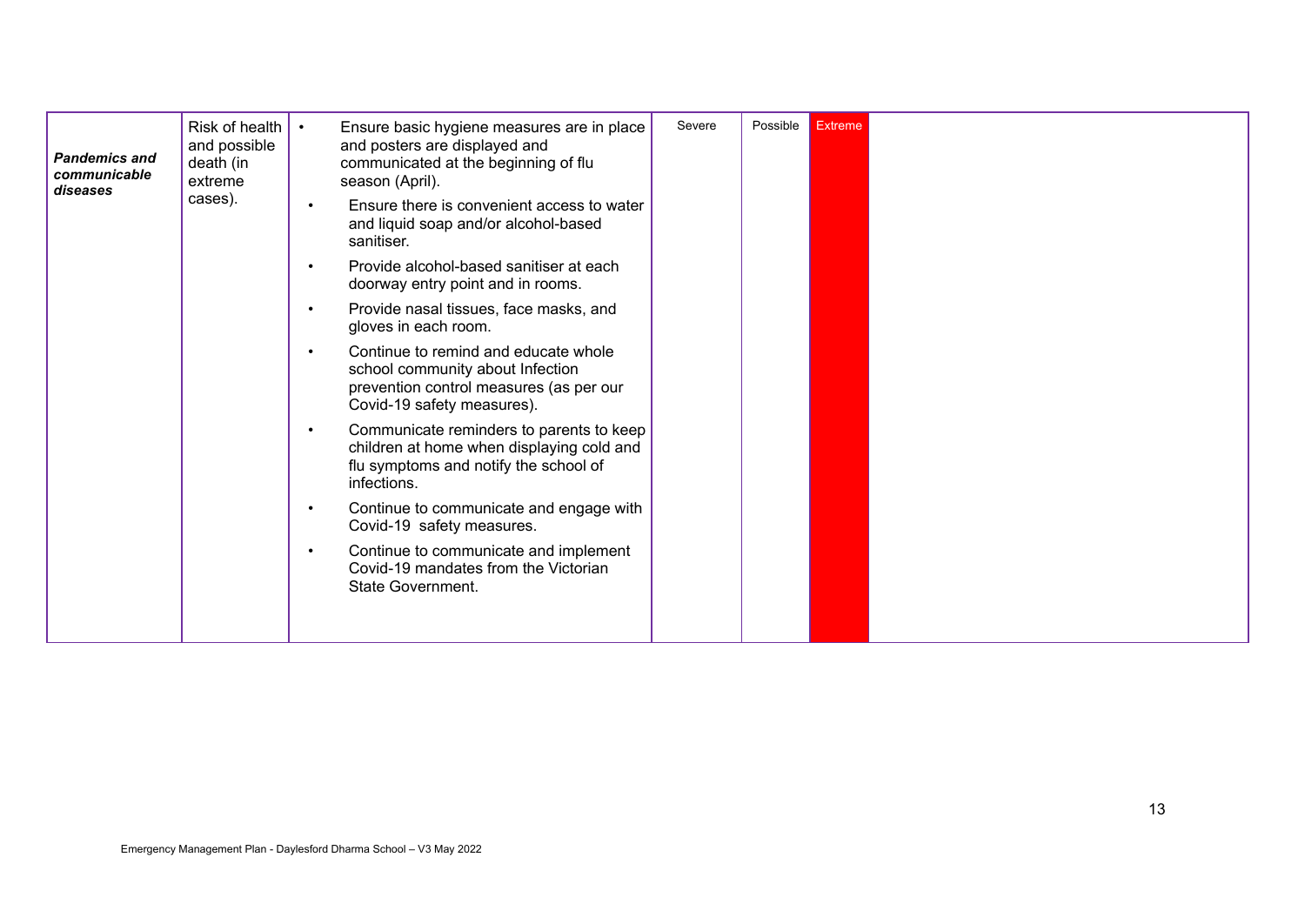| <b>Major medical</b><br>emergency                                                   | There is a<br>risk to health<br>and possibly<br>death.                          | $\bullet$<br>$\bullet$                                        | First Aid Officer is appointed and training is<br>up-to-date.<br>All staff maintain First Aid currency.<br>Staff are aware of emergency procedures.<br>Student Asthma Management plans are<br>updated regularly and displayed in staff<br>room.<br>Student anaphylaxis and allergies are<br>documented and displayed in staff room<br>and connected to teacher rolls.                                                                                                                                                                                                                  | Major | Possible | <b>High</b>   |  |
|-------------------------------------------------------------------------------------|---------------------------------------------------------------------------------|---------------------------------------------------------------|----------------------------------------------------------------------------------------------------------------------------------------------------------------------------------------------------------------------------------------------------------------------------------------------------------------------------------------------------------------------------------------------------------------------------------------------------------------------------------------------------------------------------------------------------------------------------------------|-------|----------|---------------|--|
| <b>Hazardous</b><br>substance<br>release: inside<br>and outside<br>facility grounds | Exposure to<br>certain<br>liquids or<br>gases may<br>be hazardous<br>to health. | $\bullet$<br>$\bullet$<br>$\bullet$<br>$\bullet$<br>$\bullet$ | The school has a non-toxic chemical free<br>environment policy. It doesnt use garden<br>chemicals, solvents, solvent based paints, or<br>industrial strength cleaning products.<br>The school is in a farming zone and the<br>surrounding properties are not cropped or<br>sprayed but grazed.<br>Identify and document the closest gas lines<br>to the school.<br>Develop and implement safe work<br>procedures for handling acceptable<br>chemicals such as methylated spirits and<br>alcohol sanitiser.<br>Schedule and practice emergency<br>evacuation drills on a regular basis. | Major | Unlikely | <b>Medium</b> |  |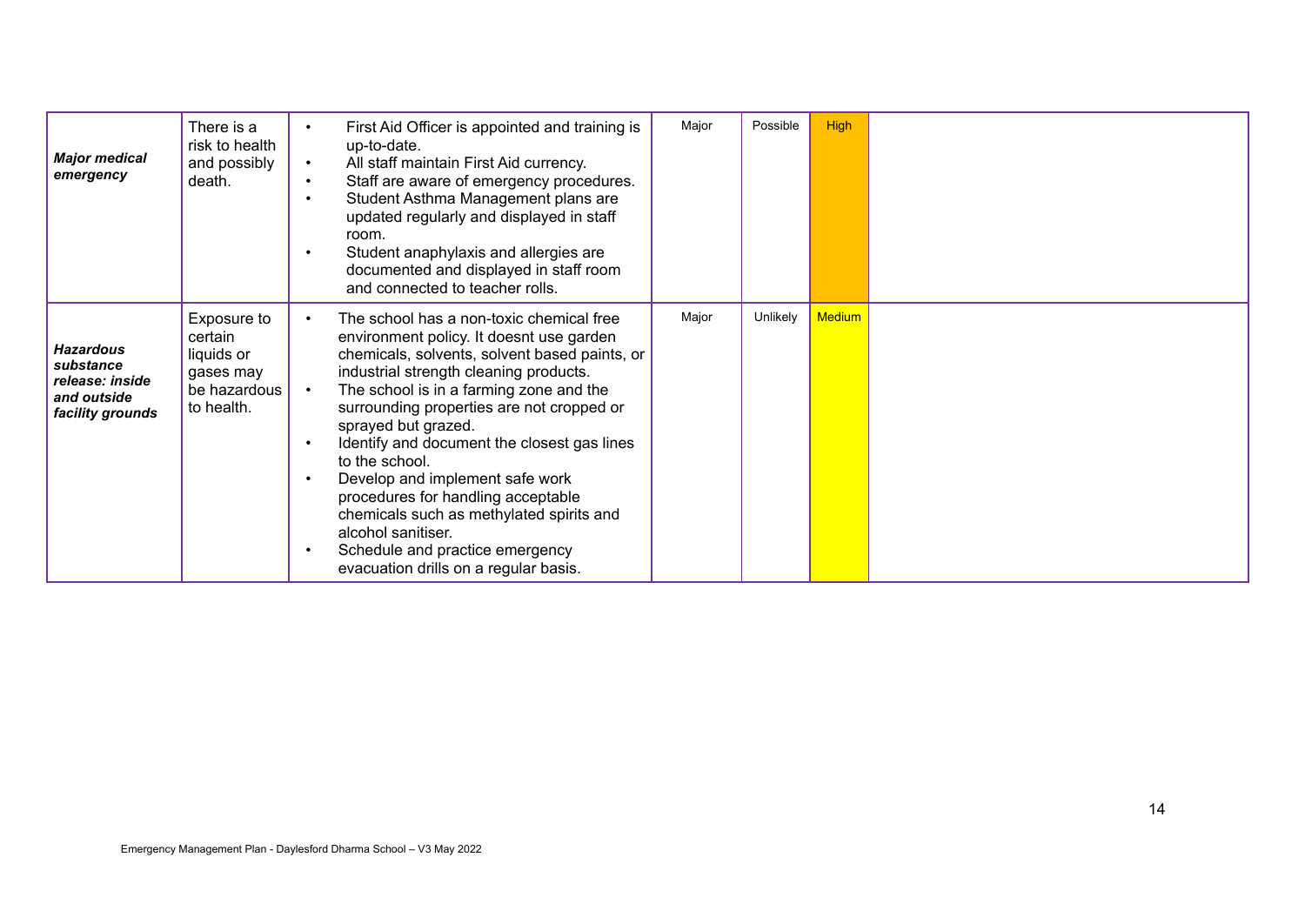| Off-site<br>emergencies | Risk of injury<br>to staff and<br>students in<br>the event that<br>an<br>emergency<br>occurs offsite<br>at an<br>excursion,<br>professional<br>development<br>day, camp or<br>other off site<br>activity. | Ensure risk assessment procedures<br>completed for all offsite activities.<br>Ensure emergency contact information and<br>$\bullet$<br>any treatment dependencies for at risk<br>students carried with staff at all time. E.g.<br>Epi-Pen, Asthma medication.<br>Ensure all off site activities have a first aid<br>backpack in attendance.<br>Ensure all school buses have a first aid back<br>pack, current contact list, and emergency<br>management plan. | Major | Possible | <b>Medium</b> |  |
|-------------------------|-----------------------------------------------------------------------------------------------------------------------------------------------------------------------------------------------------------|---------------------------------------------------------------------------------------------------------------------------------------------------------------------------------------------------------------------------------------------------------------------------------------------------------------------------------------------------------------------------------------------------------------------------------------------------------------|-------|----------|---------------|--|
|-------------------------|-----------------------------------------------------------------------------------------------------------------------------------------------------------------------------------------------------------|---------------------------------------------------------------------------------------------------------------------------------------------------------------------------------------------------------------------------------------------------------------------------------------------------------------------------------------------------------------------------------------------------------------------------------------------------------------|-------|----------|---------------|--|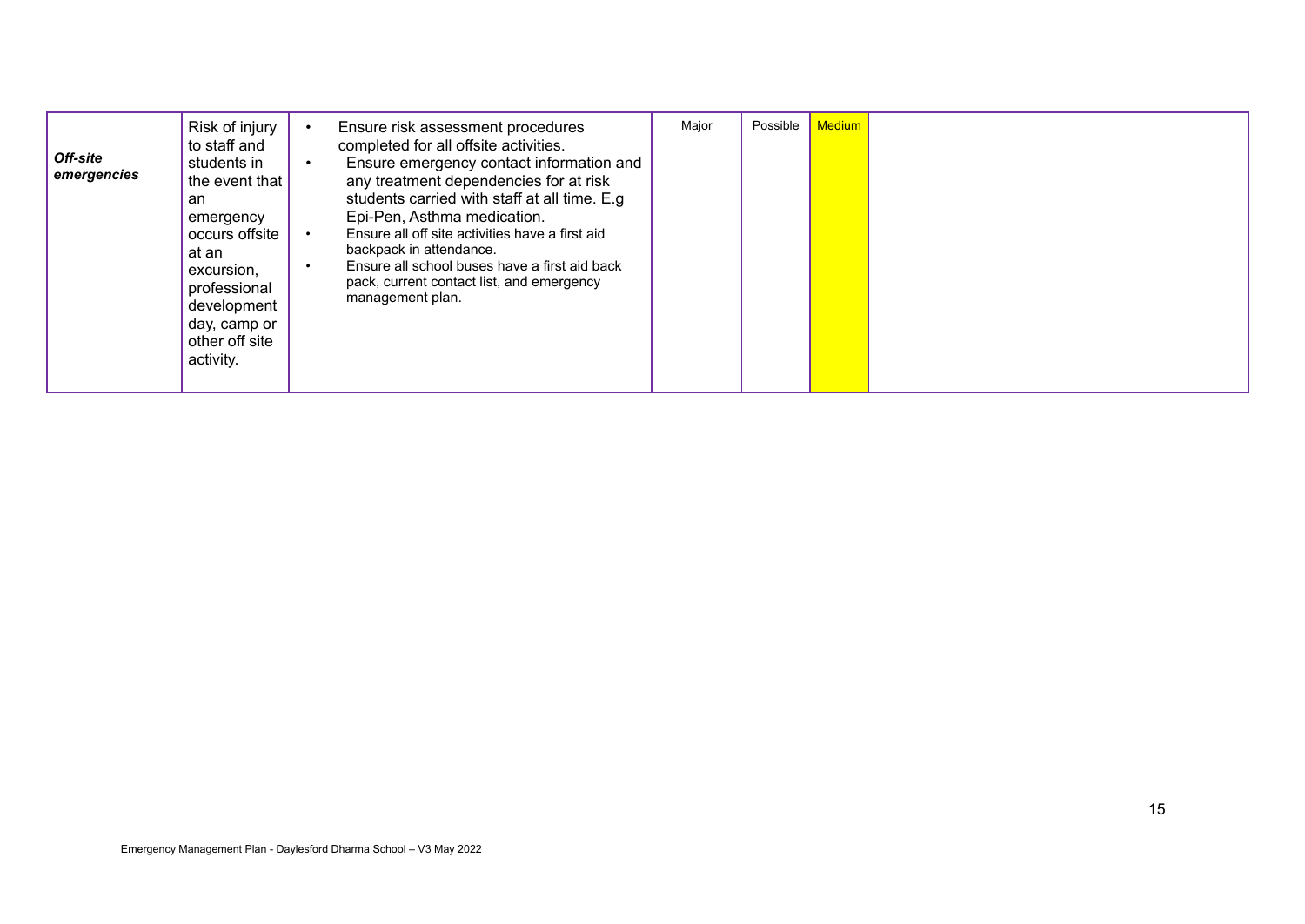## **7. Incident Management Team**



| <b>IMT Member</b>          | Name of staff memberand<br>contact details                                         | Name of 'Back up' staff<br>member and contact details                           |
|----------------------------|------------------------------------------------------------------------------------|---------------------------------------------------------------------------------|
| <b>Incident Controller</b> | Andrea Furness (M, Tu, Th)<br>0434 482 480<br>Tanya Wiggins (W, F)<br>0408 503 786 | Rosie Berenyi-Mansell<br>0488 181 537                                           |
| <b>Logistics (Warden)</b>  | Mandy De Lacy<br>0419 543 045                                                      | Rachael Cooper (M, Tu, W)<br>0419 286 474<br>Tina Halvy (Th, F)<br>0427 777 939 |
| <b>First Aid Officer</b>   | Rosie Berenyi-Mansell<br>0488 181 537                                              | Andrea Furness (M, Tu, Th)<br>0434482480                                        |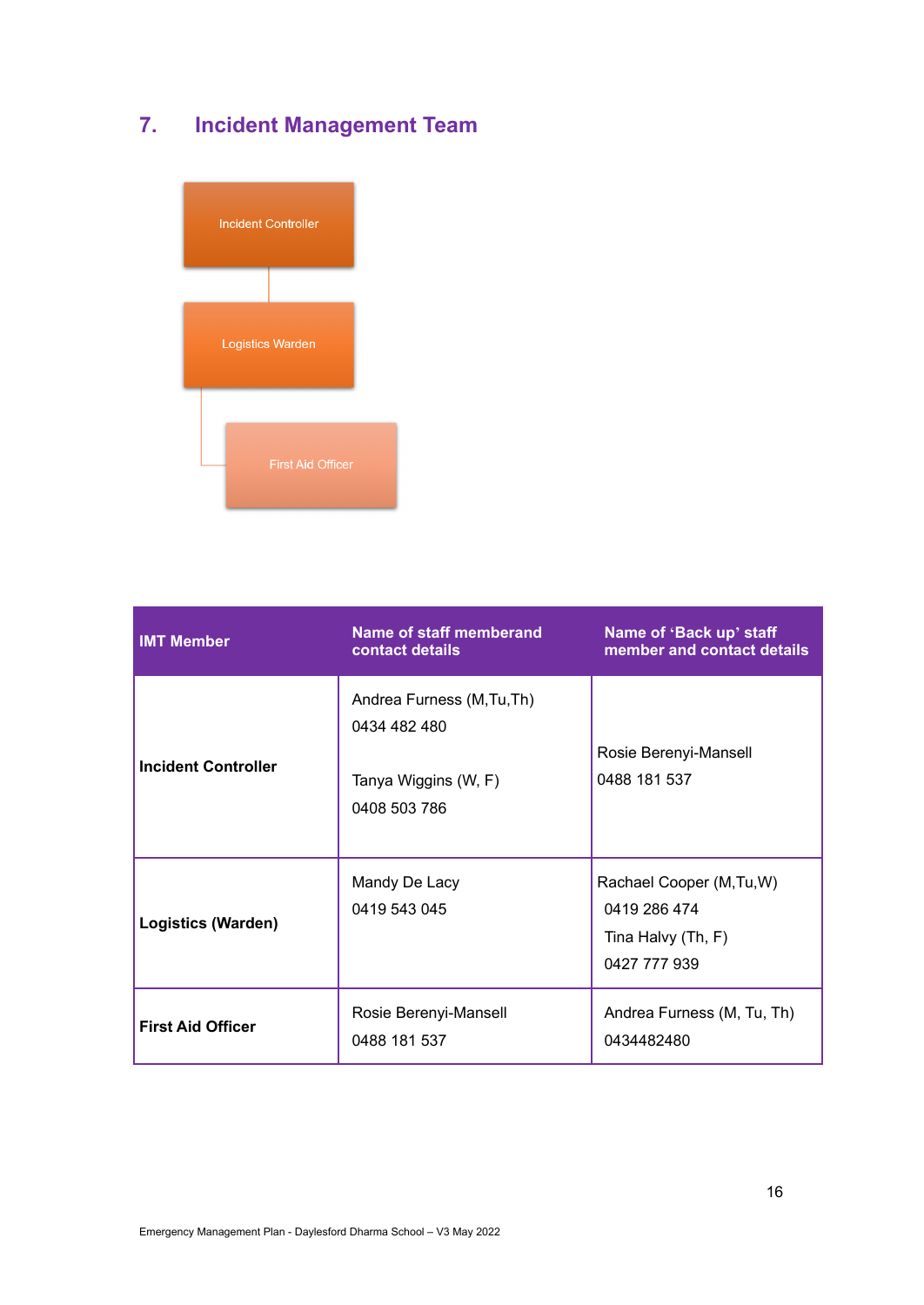### **8. IMT Responsibilities**

### **Incident Controller (Chief Warden)**

### **Pre-emergency**

Maintain a current register of IMT members. Replace IMT members when a position becomes vacant. Conduct regular exercises. Ensure the emergency response procedures are kept up-to-date. Coordinate meetings of the IMT as appropriate. Attend training and emergency exercises, as required.

#### **During emergency**

Attend the emergency control point. Ascertain the nature and scope of the emergency. Ensure the appropriate response has been actioned. Ensure that the emergency services have been notified. Establish communications with Logistics Officer (Area Warden). Initiate evacuation of affected areas if necessary. Brief the incoming emergency services and respond to their requests.

### **Post-emergency**

When the incident is rendered safe or the emergency services returns control, notify the IMT members to have staff and students return to the school.

Organise a debrief with the IMT and, where appropriate, with any attending Emergency Service. Compile a report for the IMT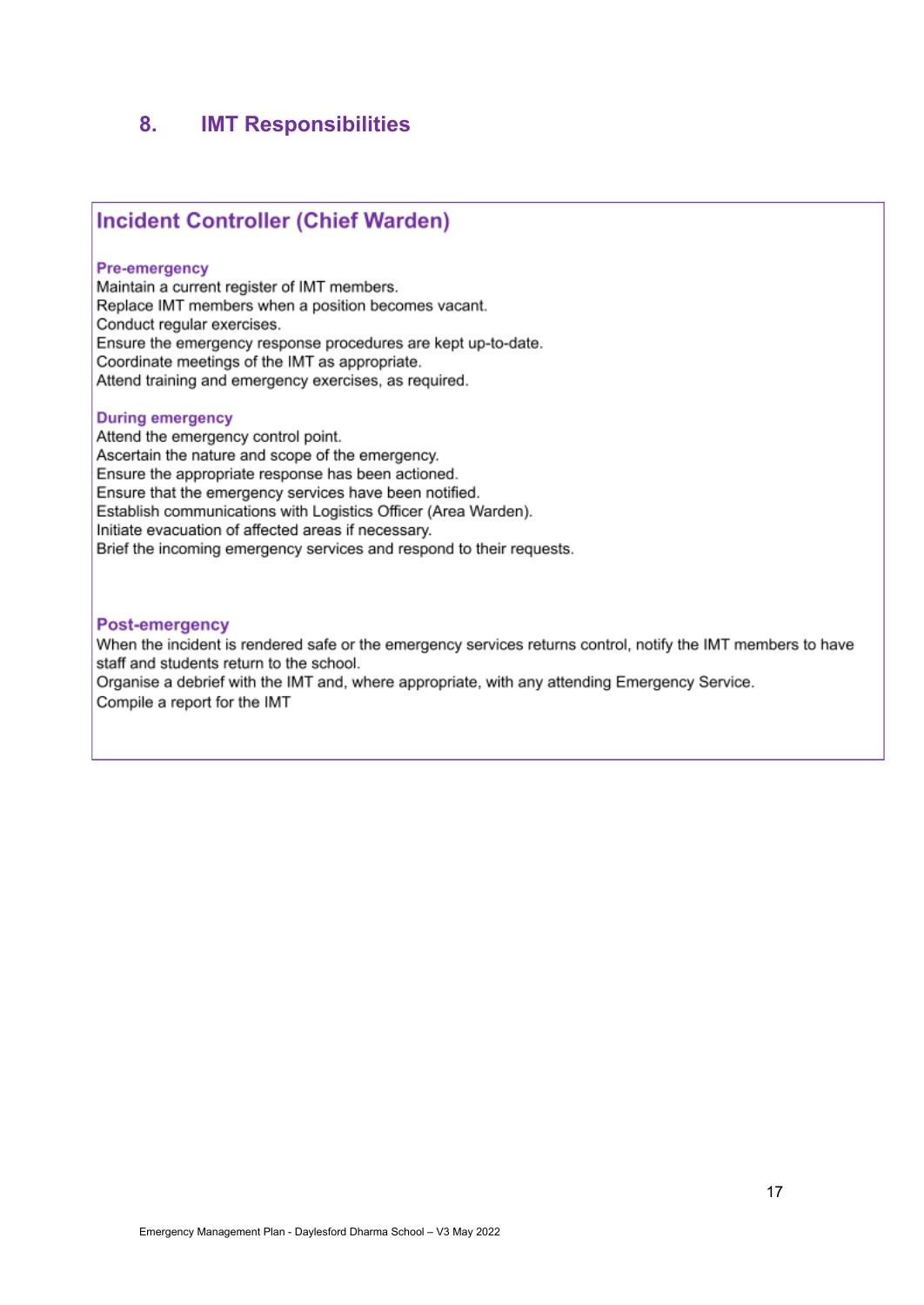### **Logistics (Warden)**

### **Pre-emergency**

Ensure staff and students are aware of the emergency response procedures.

Carry out safety practices (e.g. clear egress paths, access to first attack equipment e.g. fire extinguishers and disposal of rubbish).

Attend training and emergency exercises.

### **During emergency**

Persons selected as logistics officer (wardens) shall carry out activities as set out in the emergency response procedures and as directed by the operations officer (area warden). Activities may include the following: Operate the communication system in place.

Check that any fire doors and smoke doors are properly closed.

Close or open other doors in accordance with the emergency response procedures.

Search the floor or area to ensure all people have evacuated. This function is of greater importance than a later physical count of those evacuated.

Ensure orderly flow of people into protected area.

Assist occupants with disabilities.

Act as lead of groups moving to nominated assembly areas.

Report status of required activities to the Incident Controller(Chief Warden) on their completion.

### Post-emergency

Compile report of the actions taken during the emergency for the debrief.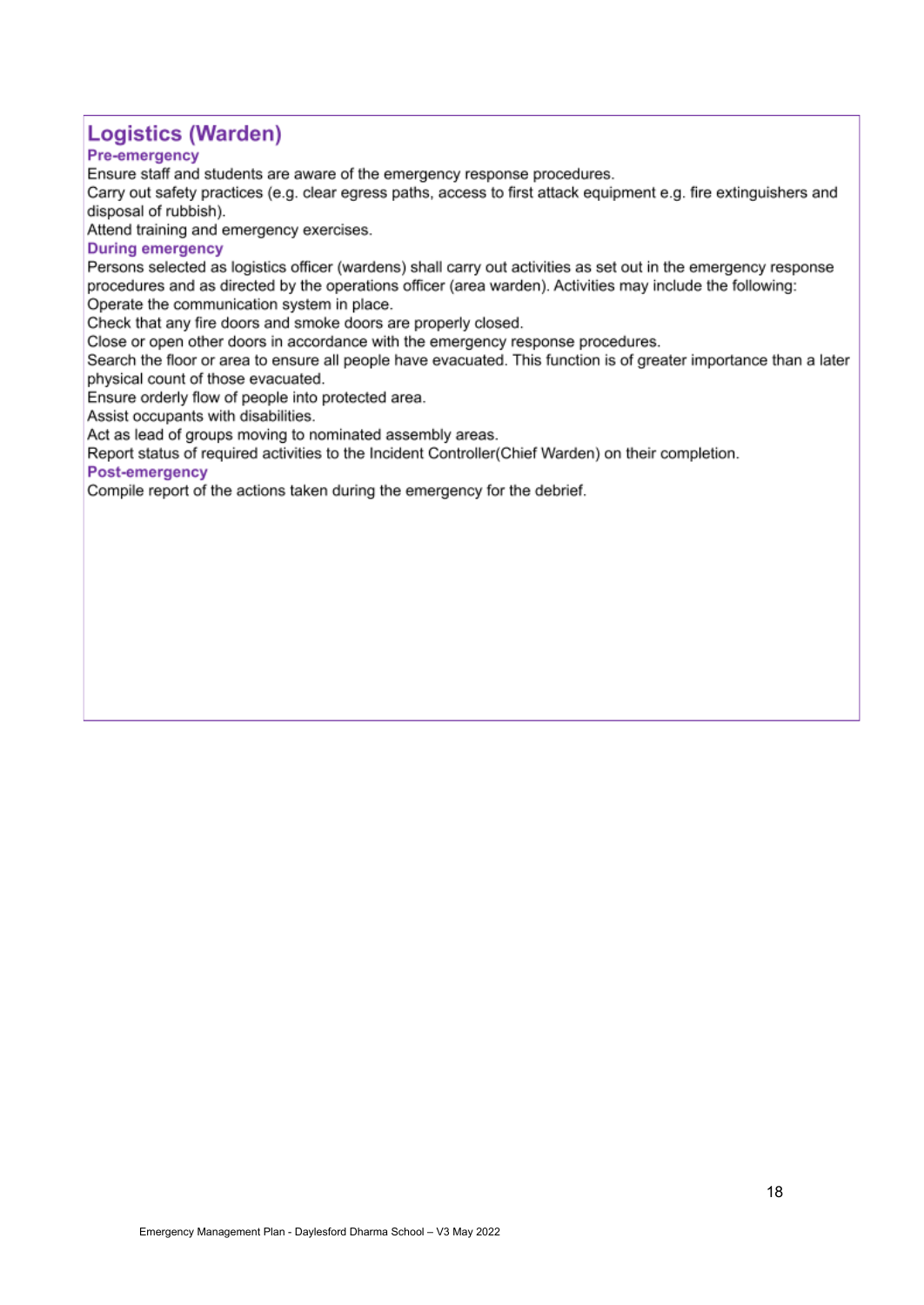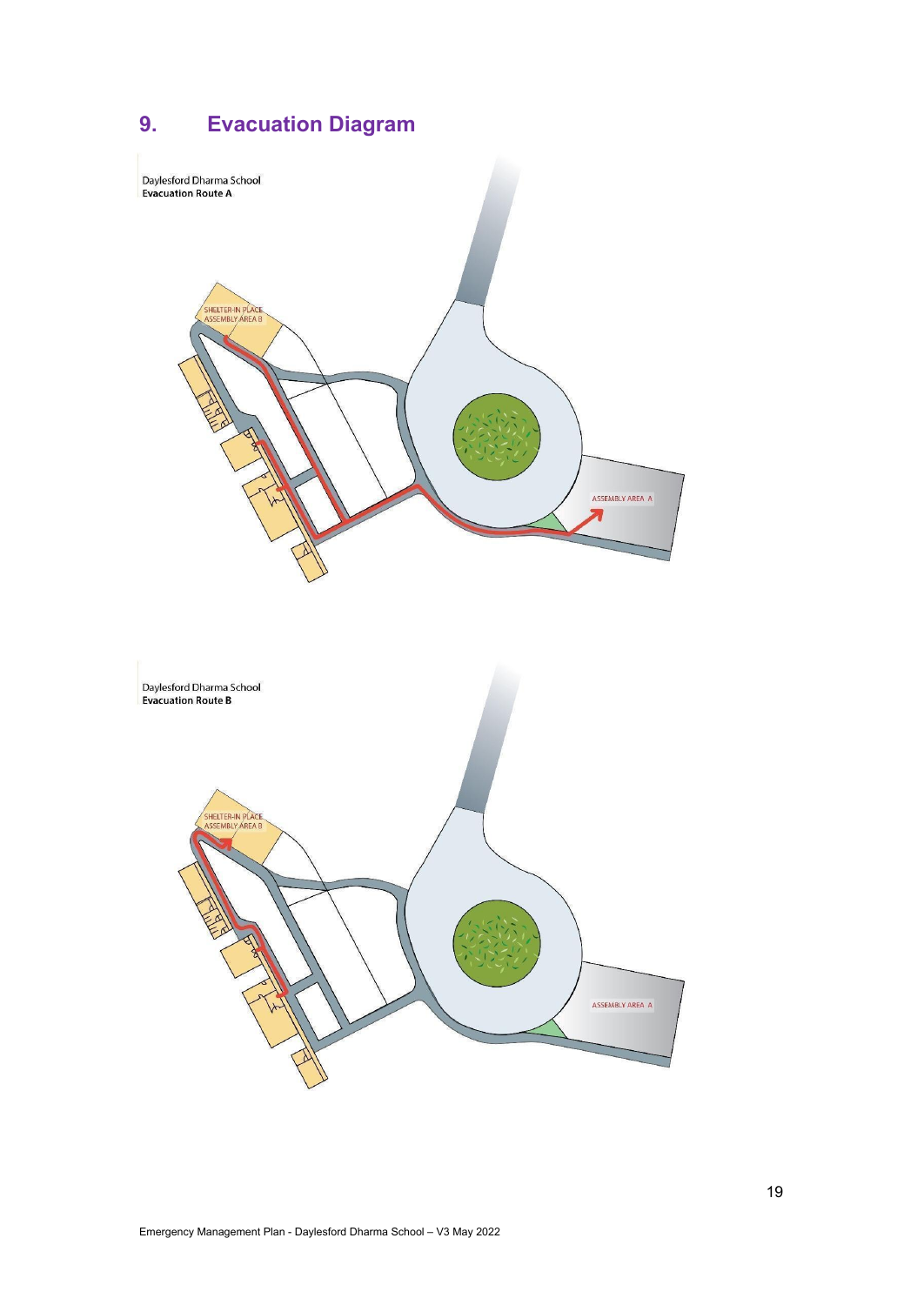## *10.* **Area Map**

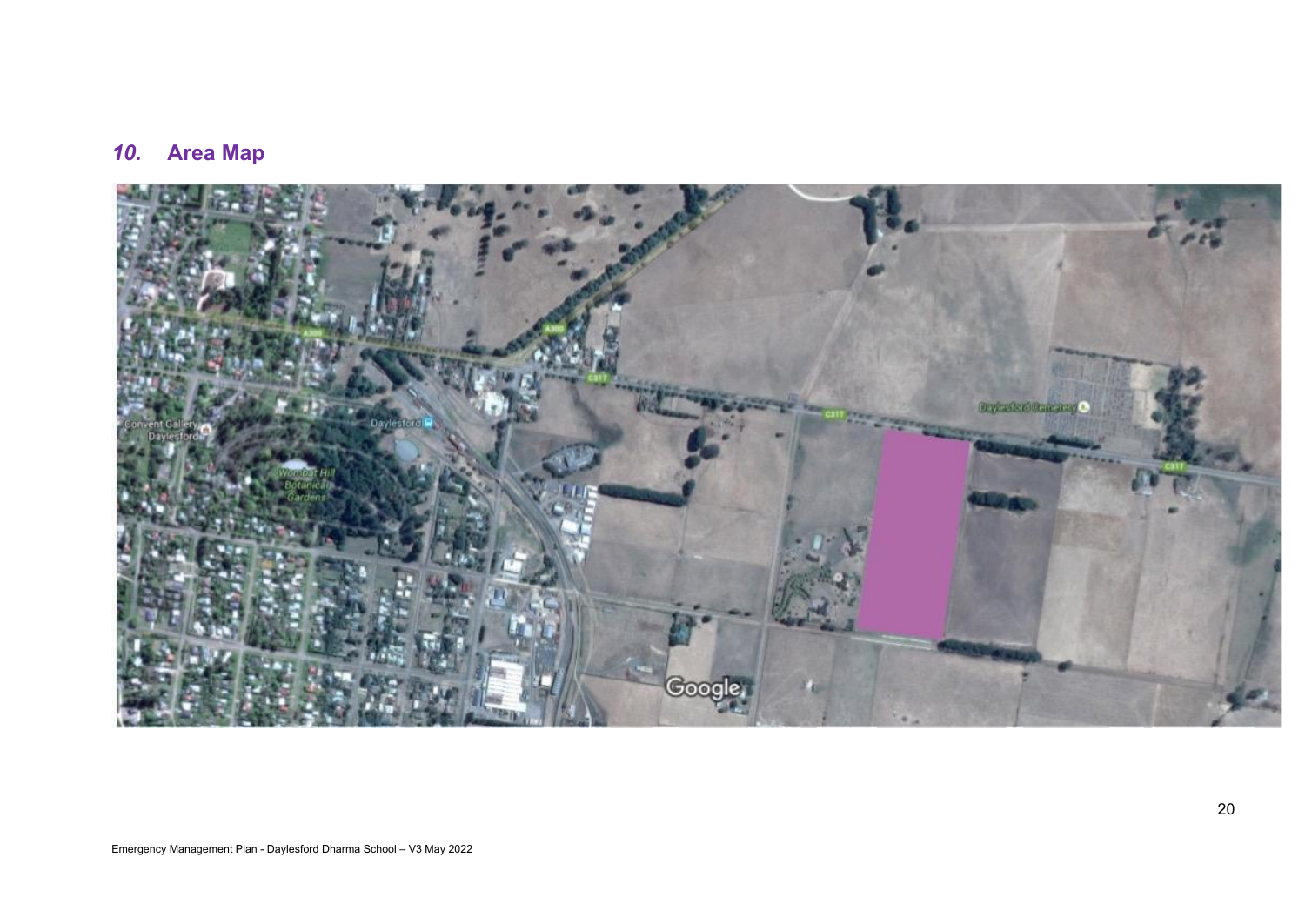### **11. On-site evacuation procedure**

If it is unsafe for students, staff and visitors to remain inside the building, the school will be evacuated. Incident Controller on site will take charge and determine who does what (activate the Incident Management Team).

- Call 000.
- Inform emergency services of the nature of the emergency (e.g. "There is smoke in the building").
- If the decision to evacuate is made, evacuate staff, students and visitors out of the building; via the path to the main carpark using Evacuation Route A (see diagram point 10)
- Incident Controller to do a building sweep final check for students and staff.
- Take the student's attendance list, staff roster and your Emergency Kit.
- Once at assembly area, check all students, staff and visitors are accounted for.
- Wait for emergency services to arrive or provide further information.

### **12. Shelter-In place procedure**

When an incident occurs outside the school and emergency services or the Incident Controller determines the safest course of action is to keep students and staff inside a designated building in the school (as evacuation might reasonably expose people to a greater level of danger until the external event is handled), the Incident Controller on-site will take charge and activate the Incident Management Team if necessary.

- Call 000 for emergency services and seek and follow advice.
- Incident Controller activates the Incident Management Team.
- Move all students, staff and visitors to the Shelter-In-Place Assembly Area B using Evacuation Route B (see diagram above point 10)
- Take your emergency kit/first aid kit (including your student and staff attendance lists and a copy of this EMP).
- Check that all students, staff and visitors are accounted for.
- Ensure communications with emergency services are maintained.
- Wait for emergency services to arrive or provide further information.
- Maintain a record of actions/decisions undertaken and times.
- Where appropriate, confirm with emergency service personnel that it is safe to return to normal operations.
- Seek advice from ISV and Board of Governance Chairperson body if required.
- Contact parents as required.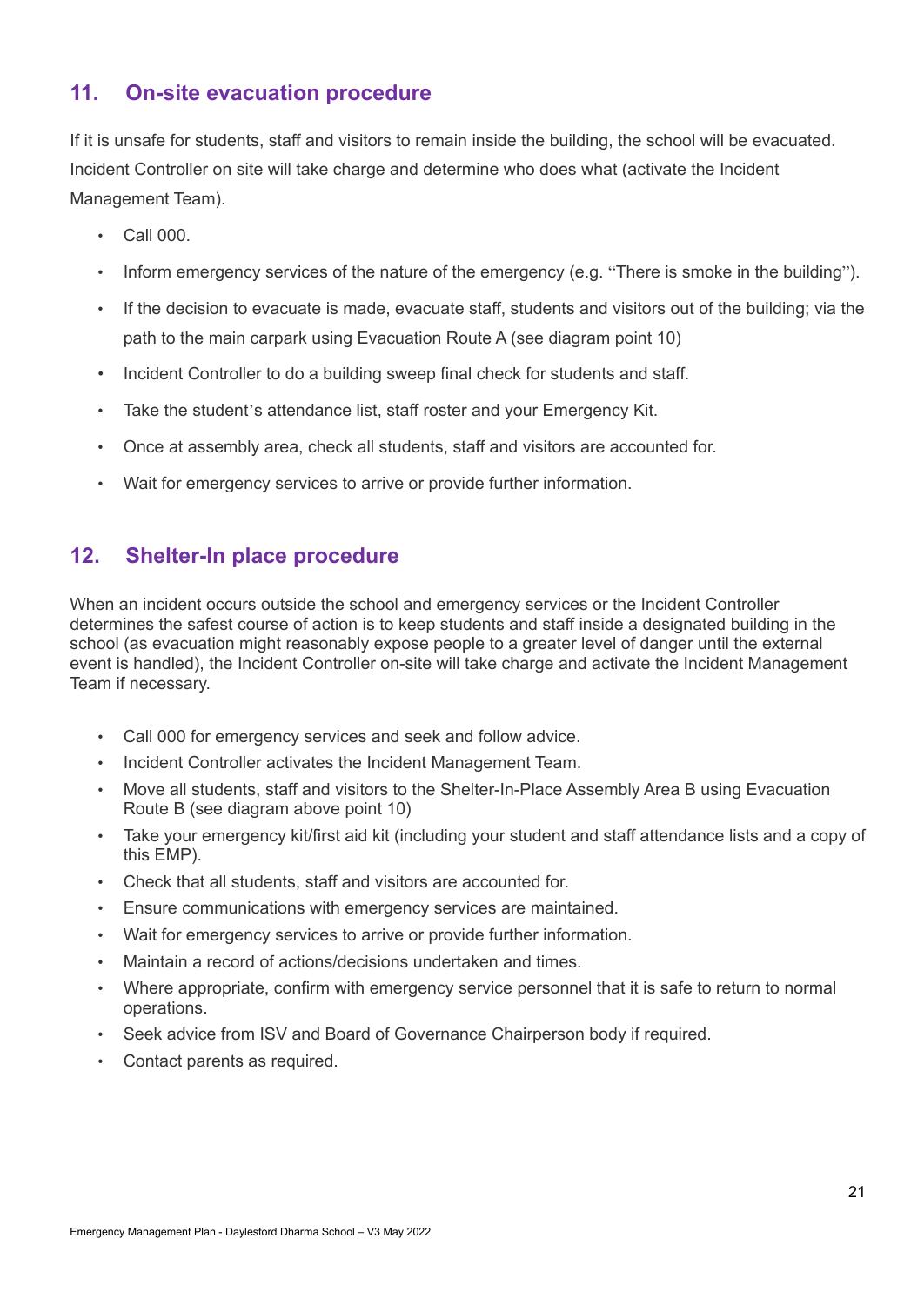### **Actions after shelter-in-place procedure**

- Ensure any students, staff or visitors with medical or other needs are supported.
- Determine whether to activate your parent reunification process.
- Determine if there is any specific information students, staff and visitors need to know (for example parent reunification process or areas of the facility to avoid).
- Print and issue pre-prepared parent letters and give these to students to take home.
- Undertake operational debrief with staff and Incident Management Team to identify any shelter-in-place or procedural changes that may be required.
- Complete your Post Emergency Record
- Determine how to cohesively debrief parents.

### **13. Lockdown Procedure**

The following lockdown procedures will be used when an external and immediate danger is identified and it is determined that the students should be secure inside the building for their own safety.

- Incident Controller activates the Incident Management Team.
- Announce the lockdown and provide instructions to staff e.g. close internal doors and windows, sit below window level or move into corridors.
- **•** Advise Victoria Police and other appropriate emergency service agencies.
- Check that all external doors are locked.
- If available, allocate staff to be posted at locked doors to allow students, staff and visitors to enter if locked out.
- **•** Divert parents and returning groups from the school.
- **•** Ensure a telephone line is kept free.
- **•** Keep main entrance as the only entry point. It must be constantly monitored and no unauthorised people allowed access.
- **•** If possible, have a delegated staff member wait at the main entry to the school to guide Emergency Services personnel.
- **•** Ascertain (as possible) if all students, staff and visitors are accounted for.
- **•** Record some details of actions undertaken and times (use the Post-Emergency Record).
- Await de-activation advice from emergency services personnel (if appropriate).
- Deactivate lockdown using predetermined deactivation signal.

### **Actions after lockdown**

- Confirm with Emergency Service personnel that it is safe to de-activate lockdown.
- Determine whether to activate the parent reunification process.
- Determine if there is any specific information staff, students and visitors need to know (e.g. areas of the facility to avoid or parent reunification process).
- Ensure any students, staff or visitors with medical or other needs are supported.
- Print and issue pre-prepared parent letters and give these to children to take home.
- Follow up with any students, staff or visitors who need support. Ensure all staff are made aware of Employee Assistance Program contact details.
- Seek support from the ISV as required.
- Prepare and maintain records and documentation.
- Undertake operational debrief to review the lockdown and procedural changes that may be required.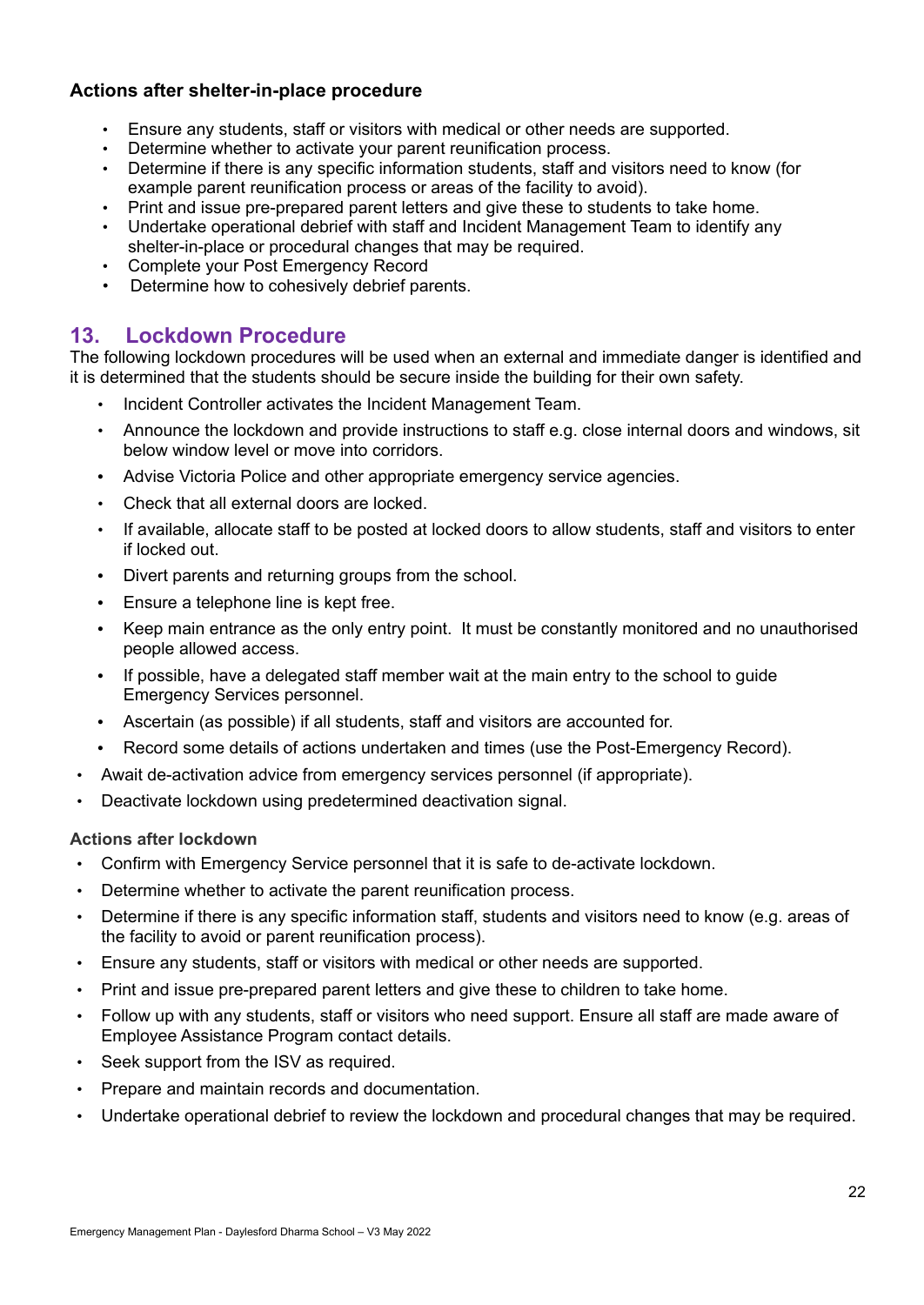### **14. Lockout procedures**

The following lockout procedure will be used when an internal immediate danger is identified and it is determined that students should be excluded from buildings for their safety.

- Incident Controller activates Incident Management Team.
- Announce lockout with instructions about what is required. Instructions may include nominating staff to:
	- o lock doors to prevent entry
	- o check the premises for anyone left inside.
	- o obtain Emergency Kit
- Contact emergency services.
- Go to the designated assembly area.
- Check that students, staff and visitors are all accounted for.

### **Actions after lockout**

- Determine whether to activate the parent reunification process.
- Determine if there is any specific information staff, students and visitors need to know (e.g. areas of the facility to avoid or parent reunification process).
- Ensure any students, staff or visitors with medical or other needs are supported.
- Print and issue pre-prepared parent letters and give these to children to take home.
- Follow up with any students, staff or visitors who need support. Ensure all personnel are made aware of Employee Assistance Program contact details.
- Seek support from the ISV as required.
- Prepare and maintain records and documentation.
- Undertake operational debrief to review the lockout and procedural changes that may be required.

### **15. Emergency response procedures (specific emergencies)** FIRE

- Report the outbreak of fire immediately to the Incident Controller.
- Remain calm and activate the fire alarm.
- Phone **000** to notify the fire brigade.
- Extinguish the fire **(only if safe to do so).**
- If threat exists, evacuate the room/s, to the Carpark via Evacuation Route A closing all doors and windows if safe to do so.
- Check that all areas have been cleared and notify the Incident Controller.
- Check students, staff, visitors and contractors are accounted for.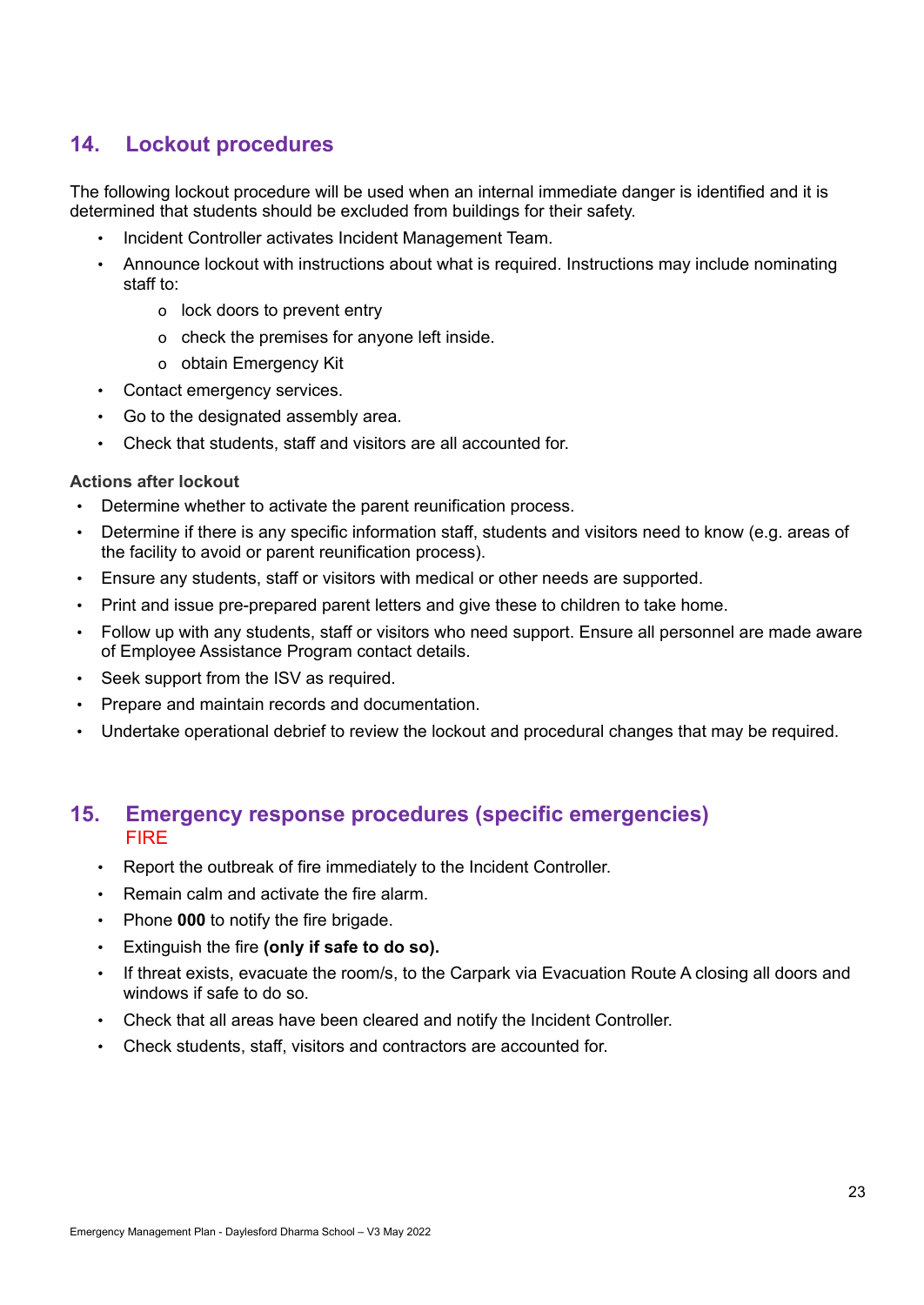### BUSHFIRE / GRASS FIRE - SHELTER ON SITE

- Identify which buildings need to be evacuated in the case of a fire. Do not stay in portable/demountable buildings.
- Phone **000** to notify the Fire Services.
- If threat exists, evacuate the room/s to Shelter In Place via Evacuation Route B, closing all doors and windows.
- Turn off power.
- **• There is no gas at the school site to attend to.**
- Check that all students, staff and visitors (including contractors) are accounted for.
- Listen to local radio or TV on battery-powered sets for bushfire/weather warnings and advice.
- Incident Controller maintains contact with Emergency Services.
- Ensure staff/students do not hinder Emergency Services or put themselves at risk by leaving the shelter on site building.
- Remain in shelter on site until advised by Emergency Services.

## BUSHFIRE / GRASS FIRE OFF-SITE SAFE AREA EVACUATION

- Daylesford Coles Supermarket Albert Street Courtyard area & carpark
- Under orders from Fire Services, Emergency Services Authorities, or at the Incident Controllers discretion to safe-guard life, evacuation to the off-site safe area in Daylesford will be enacted.
- Phone **000** to notify the Fire Services of evacuation.
- Follow procedure to evacuate school to the DDS School Carpark via Evacuation Route A closing all doors and windows.
- Check that all students, staff and visitors (including contractors) are accounted for on evacuation rolls.
- Engage the SMS emergency advice to school community list advising Evacuation to Off-site safe area of Daylesford Coles supermarket Albert St courtyard and carpark and the parent reunification procedure.
- Classroom teachers lead students and staff onto the designated evacuation buses.
- Incident Controller releases any visitors, contractors or non-essential staff and records their time of exit, mode of transport and destination.
- Logistics Warden leads bus convoy to Off-site Safe Area Daylesford Coles supermarket Albert St Courtyard shelter.
- Classroom teachers disembark students from buses and form evacuation groups with protective equipment in place.
- Continue to listen to local radio on battery-powered set for bushfire warnings and advice.
- Incident Controller maintains phone contact with Emergency Services and parents.
- Ensure staff/students remain calm and stationary and do not hinder Emergency Services or put themselves at risk during the evacuation assembly period.
- Classroom teachers release students through the parent reunification procedure with parental responsibility signed out from the rolls supervised by Logistics Warden.
- At the Incident Controllers discretion, teachers may be released from student supervision and work duties when deemed safe or advised by Emergency Services, to engage in their own personal bushfire preparedness arrangements.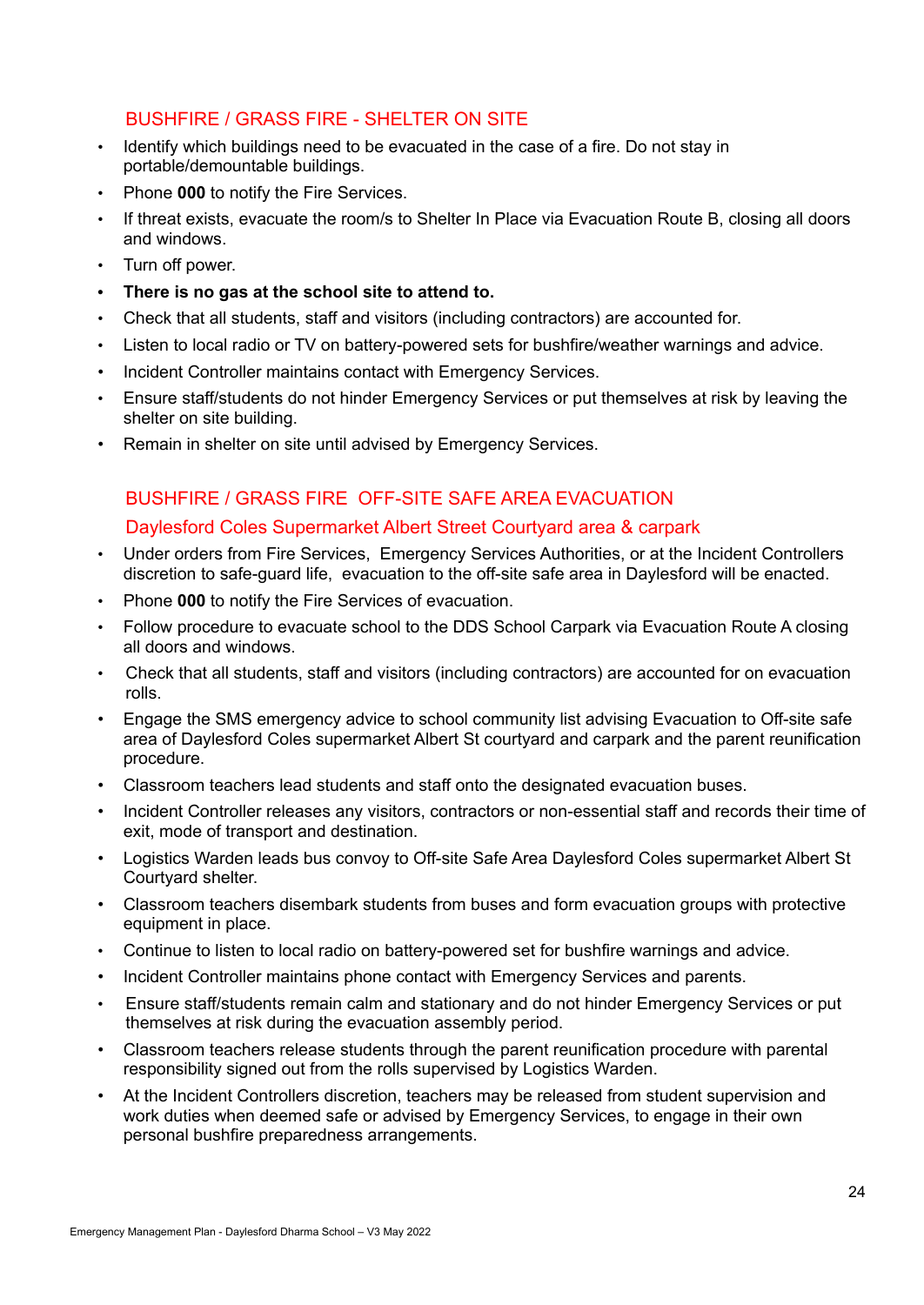The Incident Controller will remain at the off-site safe evacuation place supervising students under guidance from Emergency Services until all students have been reunited with their parent/carer.

### **SEVERE WEATHER /STORMS AND FLOODING**

- Store or secure loose items external to the building, such as outdoor furniture.
- Secure outdoor buildings doors and windows.
- Secure windows (close curtains & blinds) and external doors. If necessary, tape windows and glass entrances. Utilise boards and sandbags if required.
- Protect valuables and disconnect electrical equipment cover and/or move this equipment away from windows.
- During a severe storm, remain in the building and keep away from windows. Restrict the use of telephone landlines to emergency calls only.
- After storm passes, evaluate the need to evacuate if uncontrolled fires, neighbouring gas leaks, or structural damage has occurred as a result of the storm.
- Report to the Emergency Services Incident Controller (Chief Warden) regarding the status of children, staff and visitors safety.

### **PANDEMIC**

- Be aware of Pandemic Incident Response Procedures (the Pandemic Actions at Appendix E)
- Ensure basic hygiene measures are in place
- Provide convenient access to water and liquid soap and alcohol-based sanitiser.
- Educate staff and students about infection management control behaviours to prevent the spread of germs.
- Stay alert and follow the instructions of the Department of Health (including the Chief Health Officer).
- Be prepared for multiple waves.

### **BOMB/CHEMICAL THREAT**

- If a bomb/chemical threat is received by telephone:
	- **o stay calm**
	- **o do not** hang up
	- o refer to the bomb threat checklist.
	- If a bomb/chemical threat is received by mail:
		- o avoid handling of the letter or envelope
		- o place the letter in a clear bag or sleeve
		- o inform the Police immediately.
- If a bomb/chemical threat is received electronically or through the school's website:
	- o do not delete the message
	- o contact Police immediately.
- Ensure doors are left open.
- Do not touch any suspicious objects found.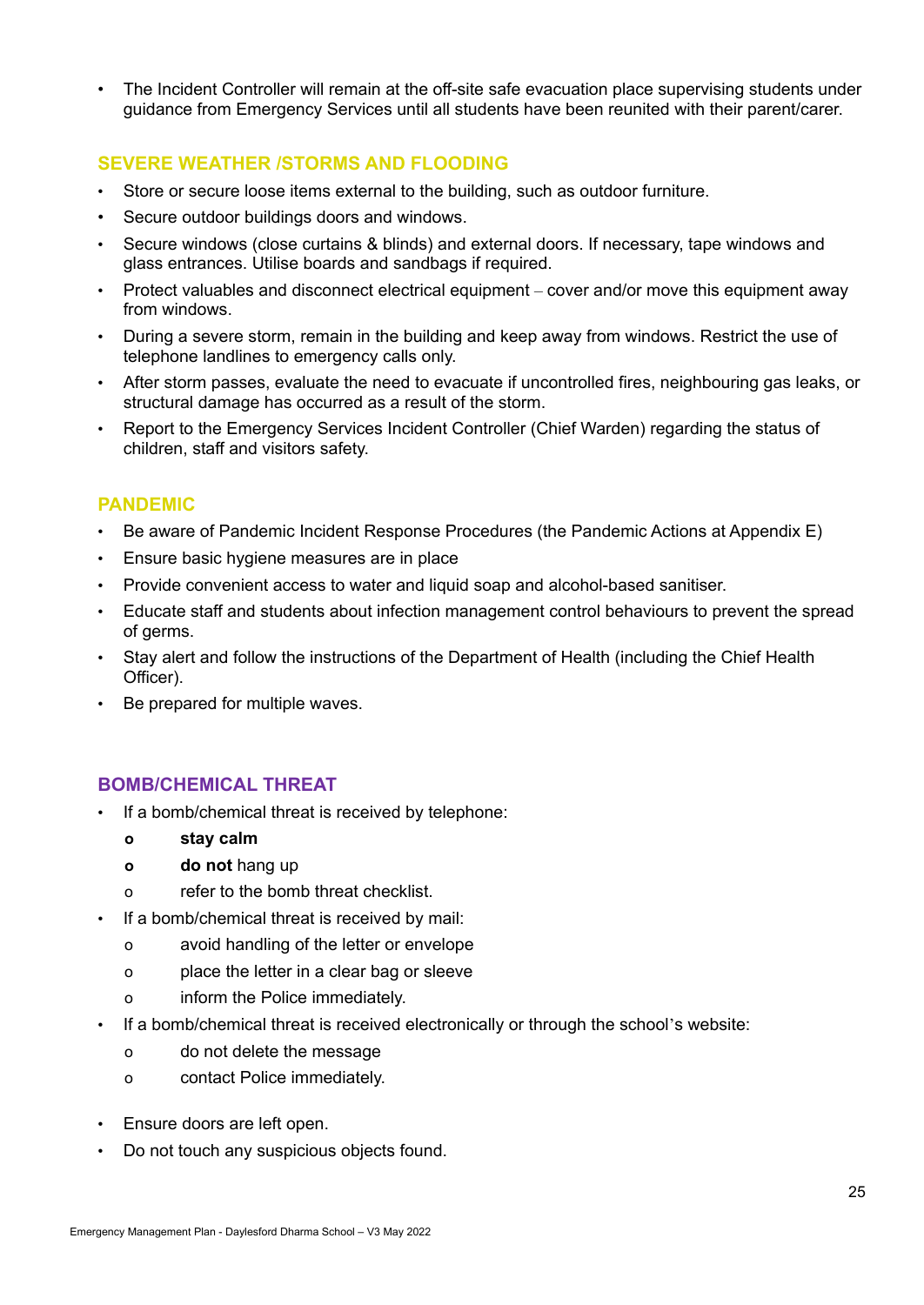• If a suspicious object is found or if the threat specifically identified a given area, then evacuation may be considered.

### **Bomb/substance threat checklist**

**This checklist should be held by persons who regularly accept incoming telephone calls.**

### **KEEP CALM**

|             | <b>CALL TAKER</b> | <b>CALL TAKEN</b> |  |  |
|-------------|-------------------|-------------------|--|--|
| Name        |                   | Date/Time:        |  |  |
| Telephone # |                   | Duration of call  |  |  |
| Signature   |                   | Number of caller  |  |  |

### **Complete the following for a BOMB THREAT**

| <b>QUESTIONS</b>                   | <b>RESPONSES</b> |
|------------------------------------|------------------|
| When is the bomb going to explode? |                  |
| Where did you put the bomb?        |                  |
| What does the bomb look like?      |                  |
| What kind of bomb is it?           |                  |
| What will make the bomb explode?   |                  |
| Did you place the bomb?            |                  |
| What is your name?                 |                  |
| Where are you going?               |                  |
| What is your address?              |                  |

### **Complete the following for a SUBSTANCE THREAT**

| <b>QUESTIONS</b>                     | <b>RESPONSES</b> |
|--------------------------------------|------------------|
| When will the substance be released? |                  |
| Where is it?                         |                  |
| What does it look like?              |                  |
| When did you put it there?           |                  |
| How will the substance be released?  |                  |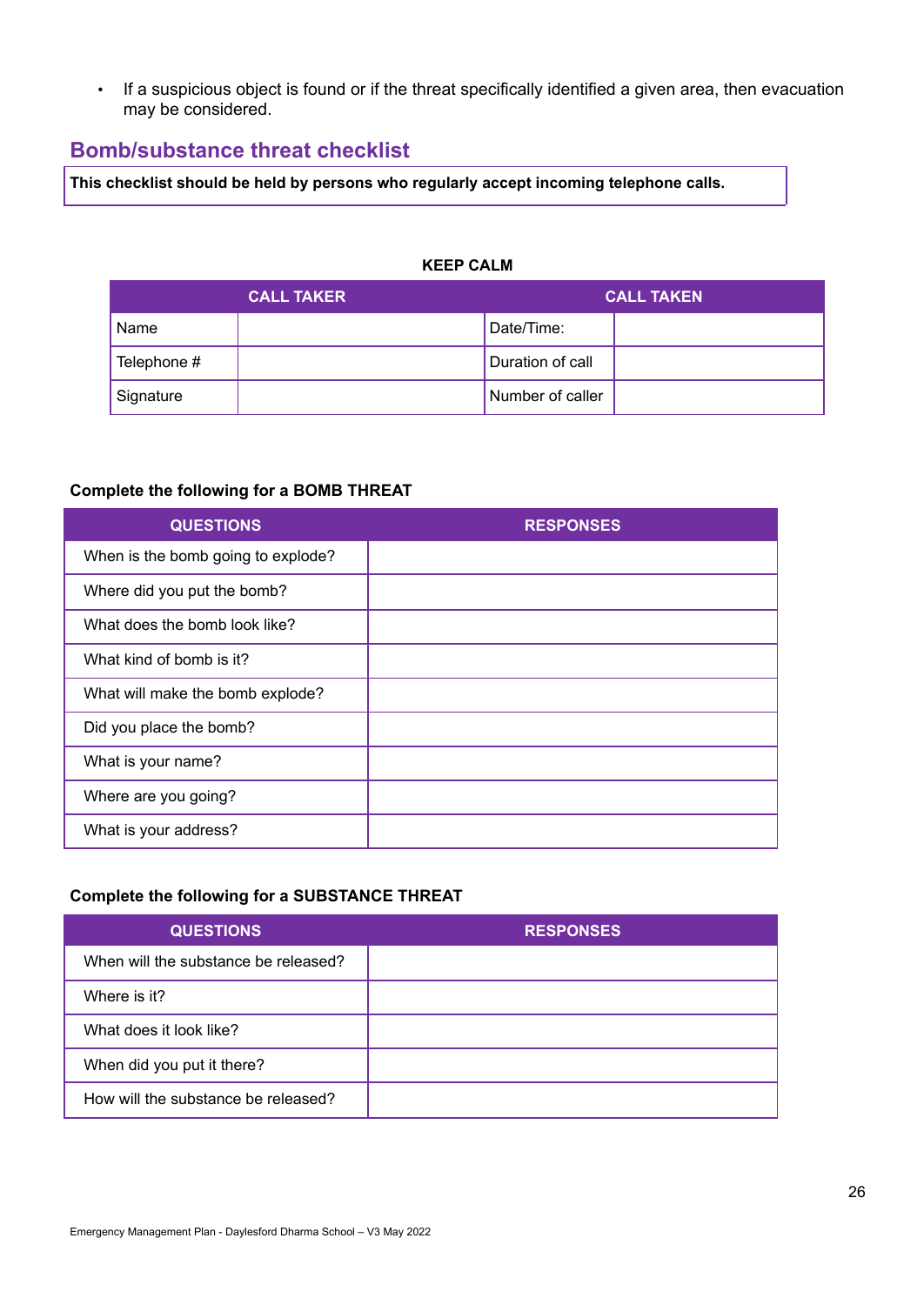| Is the substance a liquid, powder or<br>gas? |  |
|----------------------------------------------|--|
| Did you put it there?                        |  |

| <b>LANGUAGE</b>                           |                                      |  |  |  |  |  |
|-------------------------------------------|--------------------------------------|--|--|--|--|--|
| 1 Abusive                                 | ] Taped<br>L                         |  |  |  |  |  |
| ] Well Spoken<br>L                        | [ ] Irrational                       |  |  |  |  |  |
| ] Incoherent<br>L                         | ] Message read by caller<br>L        |  |  |  |  |  |
| ] Other (Specify)                         |                                      |  |  |  |  |  |
|                                           | <b>CHARACTERISTICS OF THE CALLER</b> |  |  |  |  |  |
| Gender of caller                          |                                      |  |  |  |  |  |
| <b>Estimated age</b>                      |                                      |  |  |  |  |  |
| Accent if any                             |                                      |  |  |  |  |  |
| Speech impediments                        |                                      |  |  |  |  |  |
| Voice (loud, soft, etc)                   |                                      |  |  |  |  |  |
| Speech (fast, slow etc)                   |                                      |  |  |  |  |  |
| Dictation (clear, muffled, etc)           |                                      |  |  |  |  |  |
| Manner (calm, emotional, etc)             |                                      |  |  |  |  |  |
| Did you recognise the voice?              |                                      |  |  |  |  |  |
| If so, who do you think it was?           |                                      |  |  |  |  |  |
| Was the caller familiar with the<br>area? |                                      |  |  |  |  |  |

### **EXACT WORDING OF THREAT**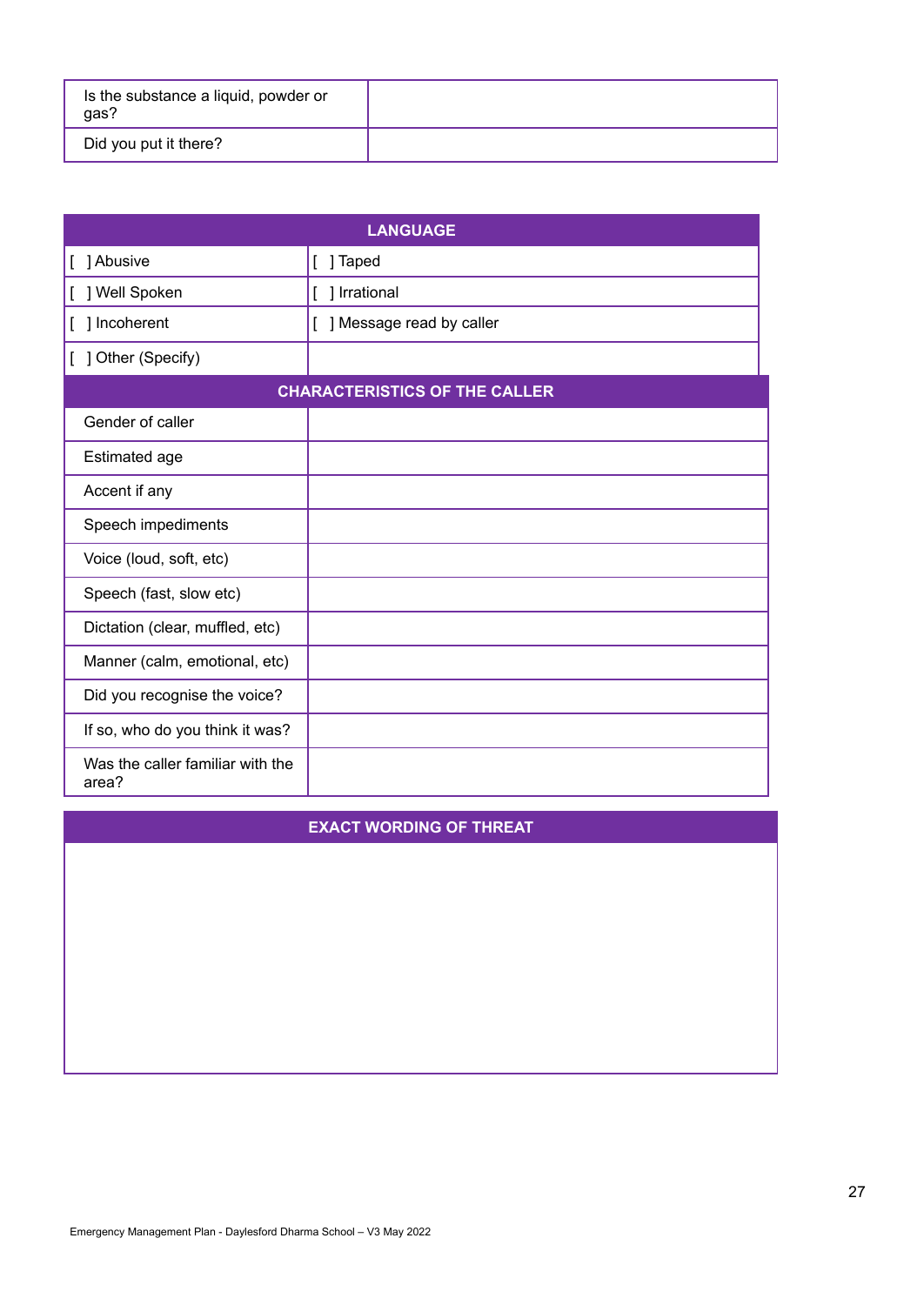| <b>ACTIONS</b>         |  |  |  |  |  |
|------------------------|--|--|--|--|--|
| <b>REPORT CALL TO:</b> |  |  |  |  |  |
| ACTIONS:               |  |  |  |  |  |

### **MAJOR EXTERNAL EMISSIONS/SPILL (includes neighbouring gas leaks)**

- Notify the Incident Controller.
- Call the Fire Brigade by dialling 000.
- There is no gas supply to the school site.
- If it's a suspected gas leak offsite, notify 000.
- Evacuate staff, students, visitors (including contractors) to Carpark via Evacuation Route A.
- Check staff, students and visitors are accounted for.
- Await 'all clear' or further advice before resuming normal school activities.
- Await advice to evacuate to Off-site Safe Area Daylesford Coles Albert Street courtyard & carpark and parent reunification.

### **INTERNAL EMISSION/SPILL (e.g. chemical spill in the Science Lab or cleaners storeroom)**

- Move staff/students away from the spill to a safe area.
- If safe to do so, the spill can be cleaned up by staff or the contractor. Personal Protective Equipment should be worn as per the requirements of the Material Safety Data Sheet and Safety Work Procedure.
- Contact the Fire Brigade if the nature of the emission/spill is unknown or it is unsafe to manage.
- Notify WorkSafe Victoria if required (refer to Notifiable Incidents to WorkSafe Flowchart).

### **EARTHQUAKE**

• Don't panic.

### **If outside**

Instruct staff and students to:

- Stay outside and move away from buildings, streetlights and utility wires.
- DROP, COVER and HOLD
	- o DROP to the ground
	- o Take COVER by covering your head and neck with their arms and hands
	- o HOLD on until the shaking stops.

### **If inside**

Instruct staff and students to:

- Move away from windows, heavy objects, shelves etc.
- DROP, COVER and HOLD
	- o DROP to the ground.
	- o Take COVER by getting under a sturdy table or other piece of furniture or go into the corner of the building covering their faces and head in their arms.
	- o HOLD on until the shaking stops.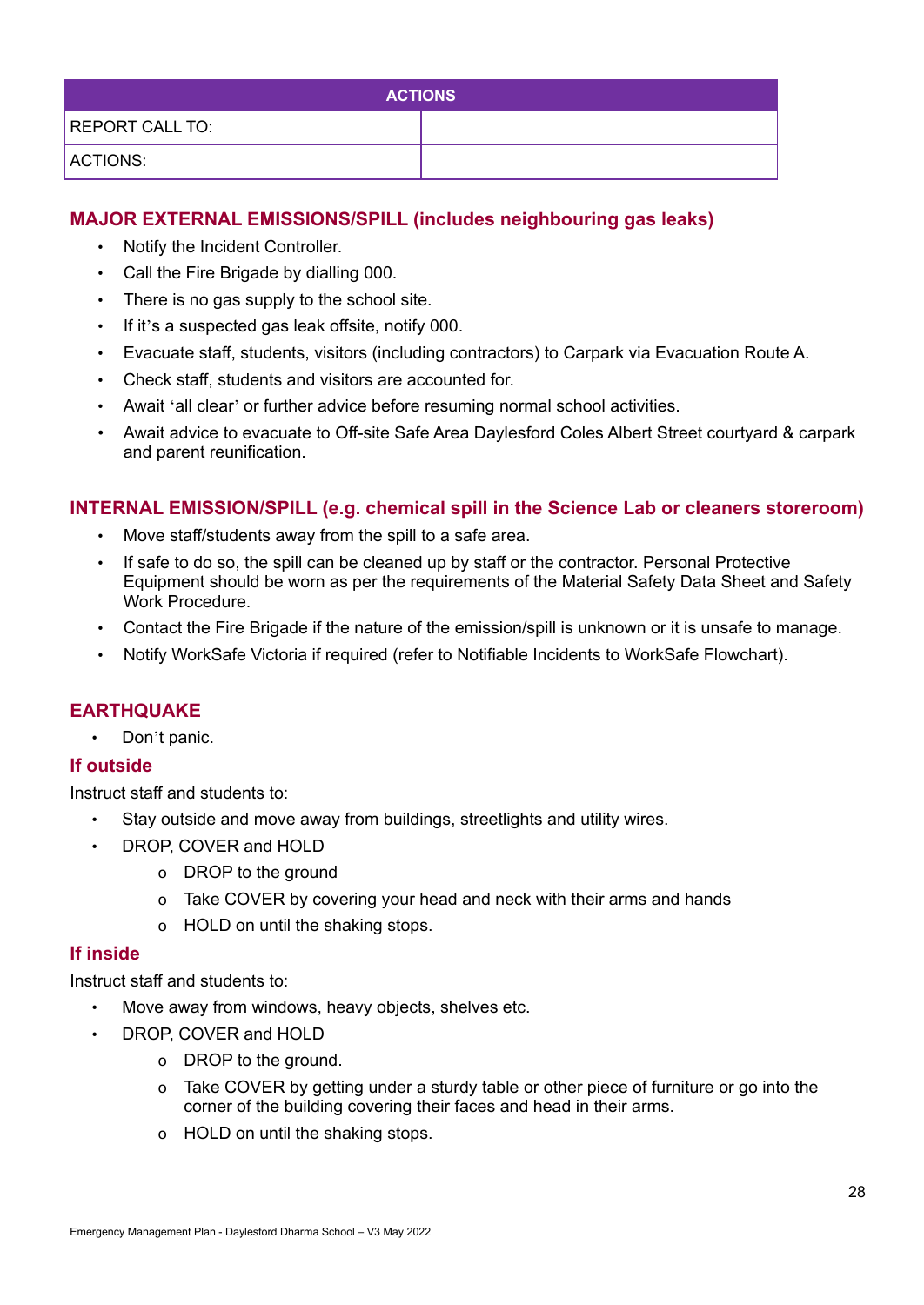### **After the earthquake**

- Evaluate the need to evacuate if there are uncontrolled fires, gas leaks or structural damage to the building you are in.
- If you evacuate, watch out for fallen trees, power lines, and stay clear of any structures that may collapse.
- Arrange medical assistance where required.
- Help others if you can.
- Report the status of staff, student and visitor safety to the Incident Controller (Chief Warden).
- Tune in to ABC radio if you can and follow any emergency instructions.
- If the school property is damaged and it is safe to do so, take notes and photographs for insurance purposes.

### **MEDICAL EMERGENCY**

- **•** Check for any threatening situation and remove or control it (if safe to do so).
- **•** Remain with the casualty and provide appropriate support.
- **•** Notify the Incident Controller.
- **•** Notify the ambulance by dialling "000".
- **•** Designate someone to meet and direct the ambulance to the location of the casualty.
- **•** Try not to leave the casualty alone unless emergency help arrives.
- **•** Do not move the casualty unless exposed to a life threatening situation.

### **INTRUDER/PERSONAL THREAT**

- Notify the Incident Controller.
- Notify the police by dialling '000' and requesting assistance.
- Do not do or say anything to the person to encourage irrational behaviour.
- Initiate action to restrict entry to the building if possible and confine or isolate the threat from building occupants.
- Determine if evacuation or lockdown is required. Evacuation only should be considered if safe to do so.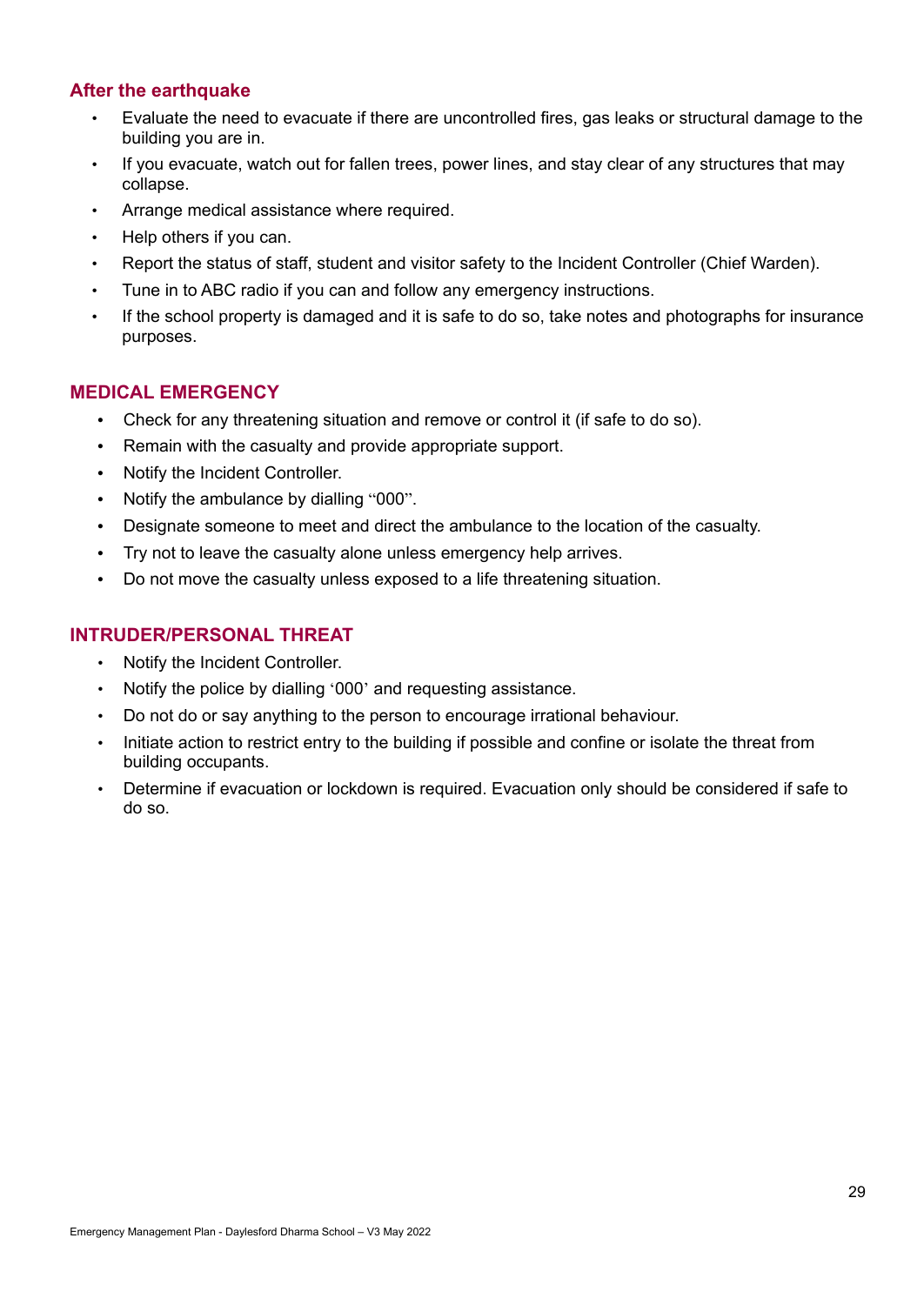## **16. Emergency drills / training schedule**

•

| Quarter           | <b>Training Event</b>                              | <b>Person Responsible</b>              | Date(s)<br>completed                        |
|-------------------|----------------------------------------------------|----------------------------------------|---------------------------------------------|
| Term 1            | Emergency evacuation<br>On-Site - Carpark          | <b>Andrea Furness</b><br>Tanya Wiggins | Briefing:<br>02/03/22<br>Drill:<br>11/03/22 |
| Term 1            | Emergency evacuation<br>On-Site - Shelter-In-Place | <b>Andrea Furness</b><br>Tanya Wiggins | Drill:<br>08/03/22                          |
| Term <sub>2</sub> | Anaphylaxis Briefing                               | <b>Andrea Furness</b>                  | Briefing:<br>04/05/22                       |
| Term 3            | Incident Management Team<br>Training               | <b>Andrea Furness</b>                  |                                             |
| Term 4            | Emergency evacuation<br>On-Site                    | <b>Andrea Furness</b><br>Tanya Wiggins |                                             |
| Term 4            | Emergency evacuation<br>Off-site Safe Area Place   | Andrea Furness                         |                                             |
| Term 4            | Anaphylaxis Briefing                               | <b>Andrea Furness</b>                  |                                             |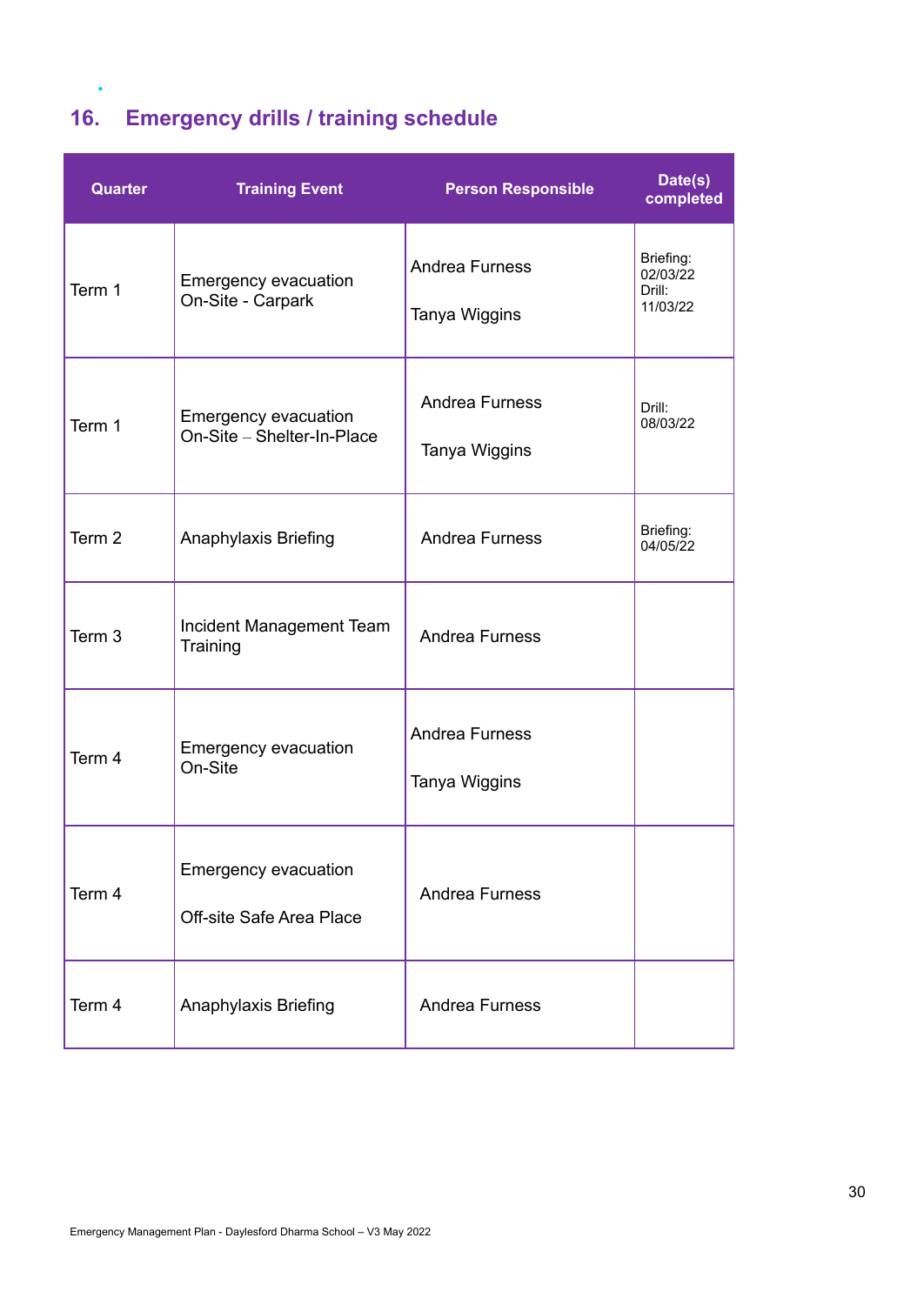## **17. Students and staff with special needs list as at Term 2 2022**

*Information of a sensitive medical nature should be retained by the school for internal use only and not be distributed. Sensitive medical details of staff and students should be removed from the copy of the EMP you return to VRQA.*

| <b>First name</b> | Last<br><b>Name</b> | <b>Staff or</b><br><b>student</b> | Room /<br>area | <b>Condition</b>           | <b>Assistance needed</b><br>during an emergency                    | Who will be<br>responsible?       |
|-------------------|---------------------|-----------------------------------|----------------|----------------------------|--------------------------------------------------------------------|-----------------------------------|
| Jetsun            | Samudra             | Student                           | Gr 2/3         | Asthma $-$<br>uses inhaler | May require assistance<br>in the event of low air<br>quality days. | Rachael<br>Cooper / Tina<br>Halvy |
|                   |                     |                                   |                |                            |                                                                    |                                   |
|                   |                     |                                   |                |                            |                                                                    |                                   |
|                   |                     |                                   |                |                            |                                                                    |                                   |
|                   |                     |                                   |                |                            |                                                                    |                                   |
|                   |                     |                                   |                |                            |                                                                    |                                   |
|                   |                     |                                   |                |                            |                                                                    |                                   |
|                   |                     |                                   |                |                            |                                                                    |                                   |
|                   |                     |                                   |                |                            |                                                                    |                                   |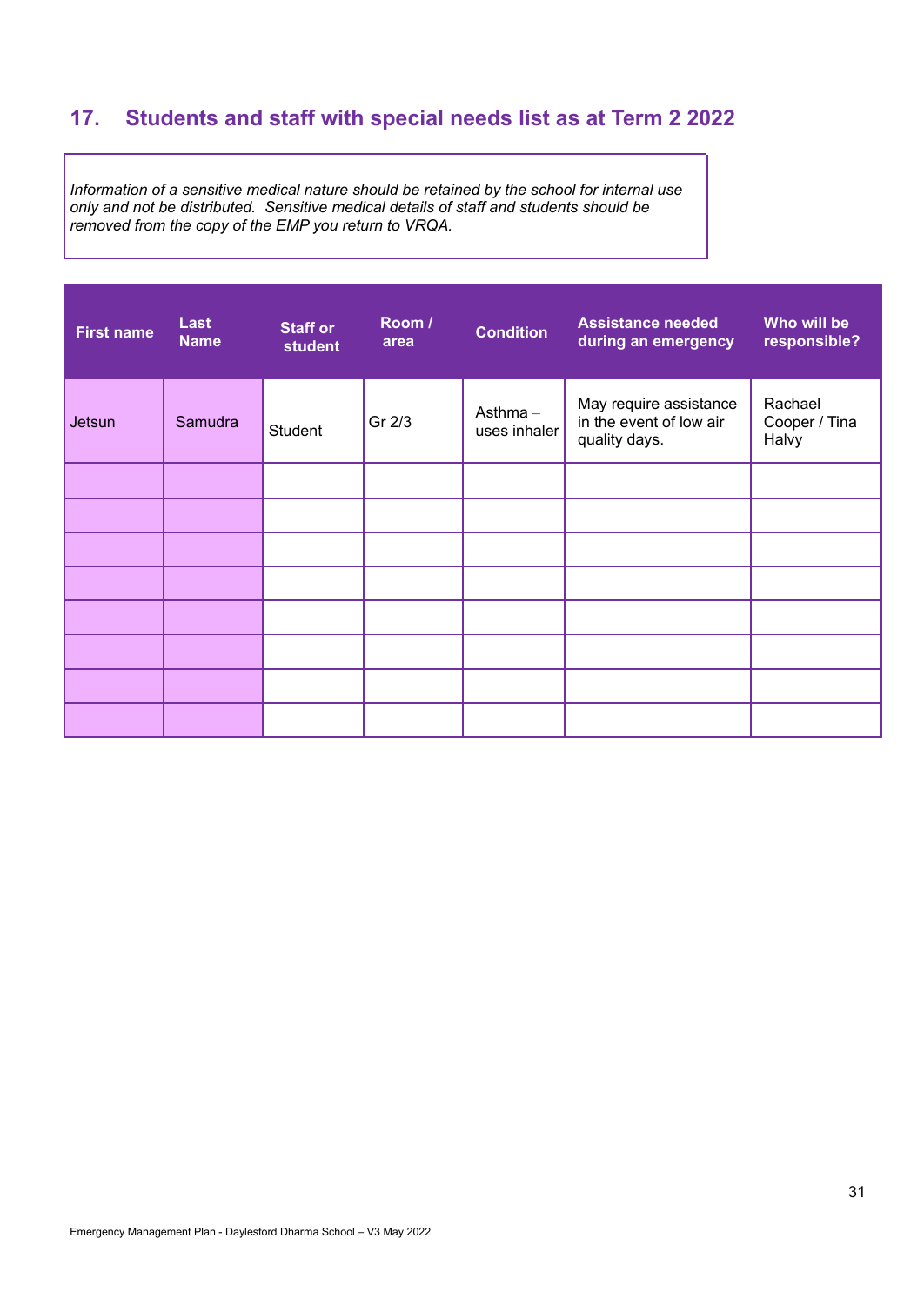## **APPENDIX A: Emergency drill/exercise 'observer' record Term 2 2022**

|                                                                                | <b>Yes</b>               | <b>No</b>            |
|--------------------------------------------------------------------------------|--------------------------|----------------------|
| <b>Item</b>                                                                    | ✓                        |                      |
| Were emergency services briefed on exercise prior to exercise being started?   |                          | X                    |
| Did the person discovering the emergency alert the other occupants?            | X                        |                      |
| Was the alarm activated?                                                       | X                        |                      |
| Was the emergency service notified promptly?                                   | X                        |                      |
| Was Security Services Unit notified promptly (if appropriate)?                 |                          | X                    |
| Did staff direct persons from the building/site per the evacuation procedures? | X                        |                      |
| Were isolated areas searched?                                                  | X                        |                      |
| Was the evacuation logical and methodical?                                     | X                        |                      |
| Did someone take charge? If yes, who?                                          | X<br>Principal           |                      |
| Did occupants act as per instructions?                                         | X                        |                      |
| Was a roll call conducted for:                                                 |                          |                      |
| <b>Students</b>                                                                | X                        |                      |
| Staff                                                                          | Χ                        |                      |
| Visitors (including contractors and volunteers)                                |                          | X<br>none<br>on site |
| Was someone appointed to liaise with the emergency service/s?                  | X<br>Principal           |                      |
| Was someone appointed to liaise with the parents/community?                    | X<br>Logistics<br>Warden |                      |
| Was the emergency service given the correct information?                       | N/A                      |                      |
| Did anyone re-enter the premises before the "all clear" was given?             |                          | X                    |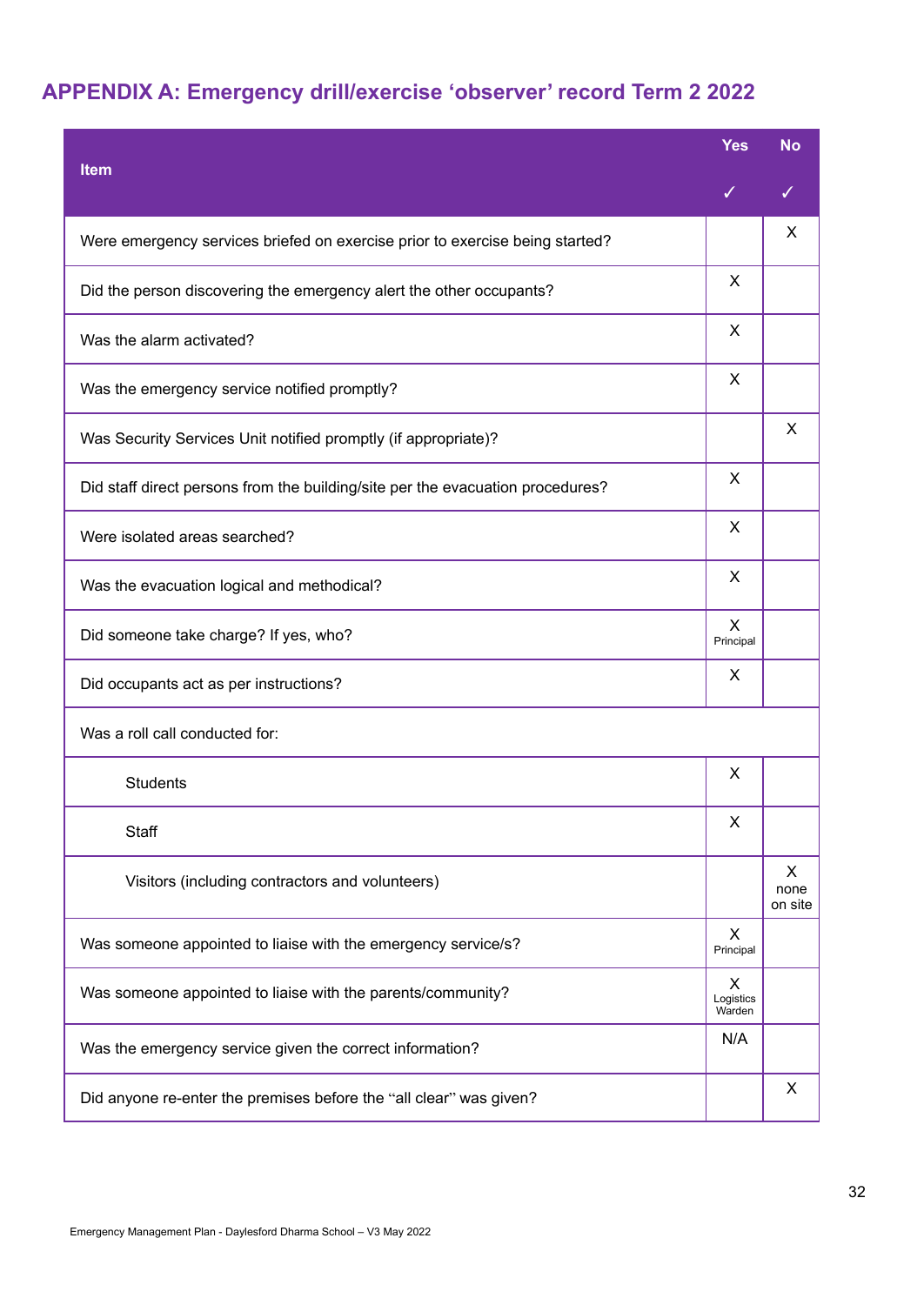Area of Emergency plan tested by current exercise: Emergency Evacuation: On-site carpark

## **APPENDIX B: Emergency kit checklist**

| Have you:                                                                   |                           |
|-----------------------------------------------------------------------------|---------------------------|
| <b>Student Data</b>                                                         | X                         |
| Student and staff with special needs list                                   | X                         |
| Child Release Forms/sign out book                                           | X                         |
| <b>Staff Data</b>                                                           | $\mathsf{X}$              |
| List of staff with emergency management or training skills                  | X                         |
| Traffic safety vest and tabards                                             | X                         |
| <b>Keys</b>                                                                 | $\mathsf{X}$              |
| Standard portable First Aid kit. Refer to First Aid Kits Contents Checklist | X                         |
| A charged mobile phone                                                      | X                         |
| Torch with replacement batteries (or wind up torch)                         | nil                       |
| A megaphone                                                                 | nil                       |
| Portable battery powered radio                                              | $\mathsf{X}$              |
| Copy of facility site plan and evacuation routes                            | $\mathsf{X}$              |
| Sunscreen and spare sunhats                                                 | $\boldsymbol{\mathsf{X}}$ |
| Whistle                                                                     | $\sf X$                   |
| Plastic garbage bags and ties                                               | $\times$                  |

X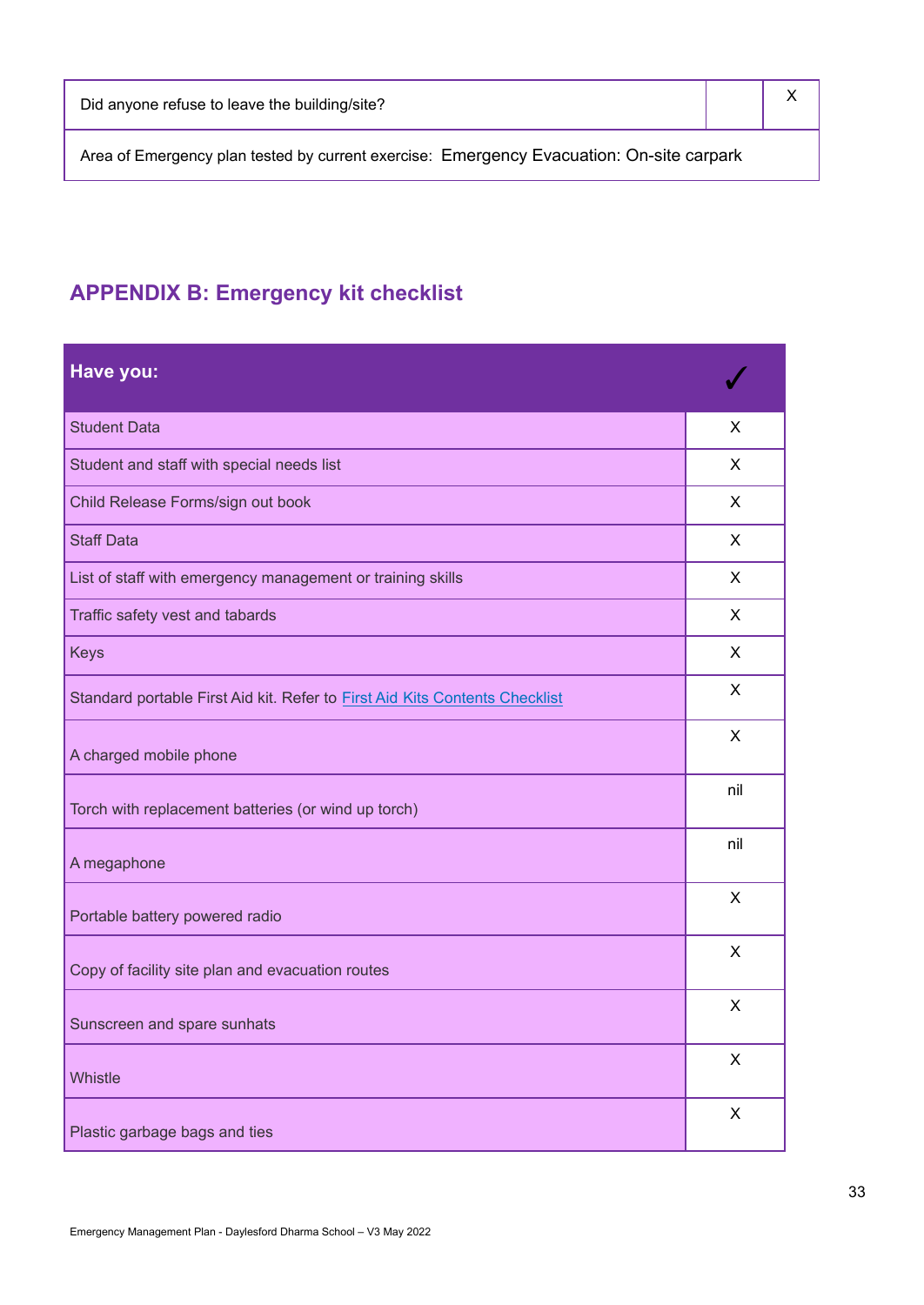| Toiletry supplies  |  |
|--------------------|--|
| Fire Emergency Kit |  |

## **APPENDIX C: Post-emergency record**

| <b>Facility</b>                              |                                                                                                                                                               |
|----------------------------------------------|---------------------------------------------------------------------------------------------------------------------------------------------------------------|
| <b>Date</b>                                  |                                                                                                                                                               |
| <b>Time Of Notification</b>                  |                                                                                                                                                               |
| <b>Name Of Person Taking The Call</b>        |                                                                                                                                                               |
| <b>Position</b>                              |                                                                                                                                                               |
| <b>Name Of Person Reporting The Incident</b> |                                                                                                                                                               |
| <b>Contact Telephone Number</b>              |                                                                                                                                                               |
| <b>Details</b>                               |                                                                                                                                                               |
| <b>Immediate Action</b>                      | Incident Controller notified:<br>YES / NO Time _____<br>Other staff notified:<br>YES / NO Time<br><b>Emergency Services notified:</b><br>YES / NO Time ______ |
| <b>Major Activities</b>                      |                                                                                                                                                               |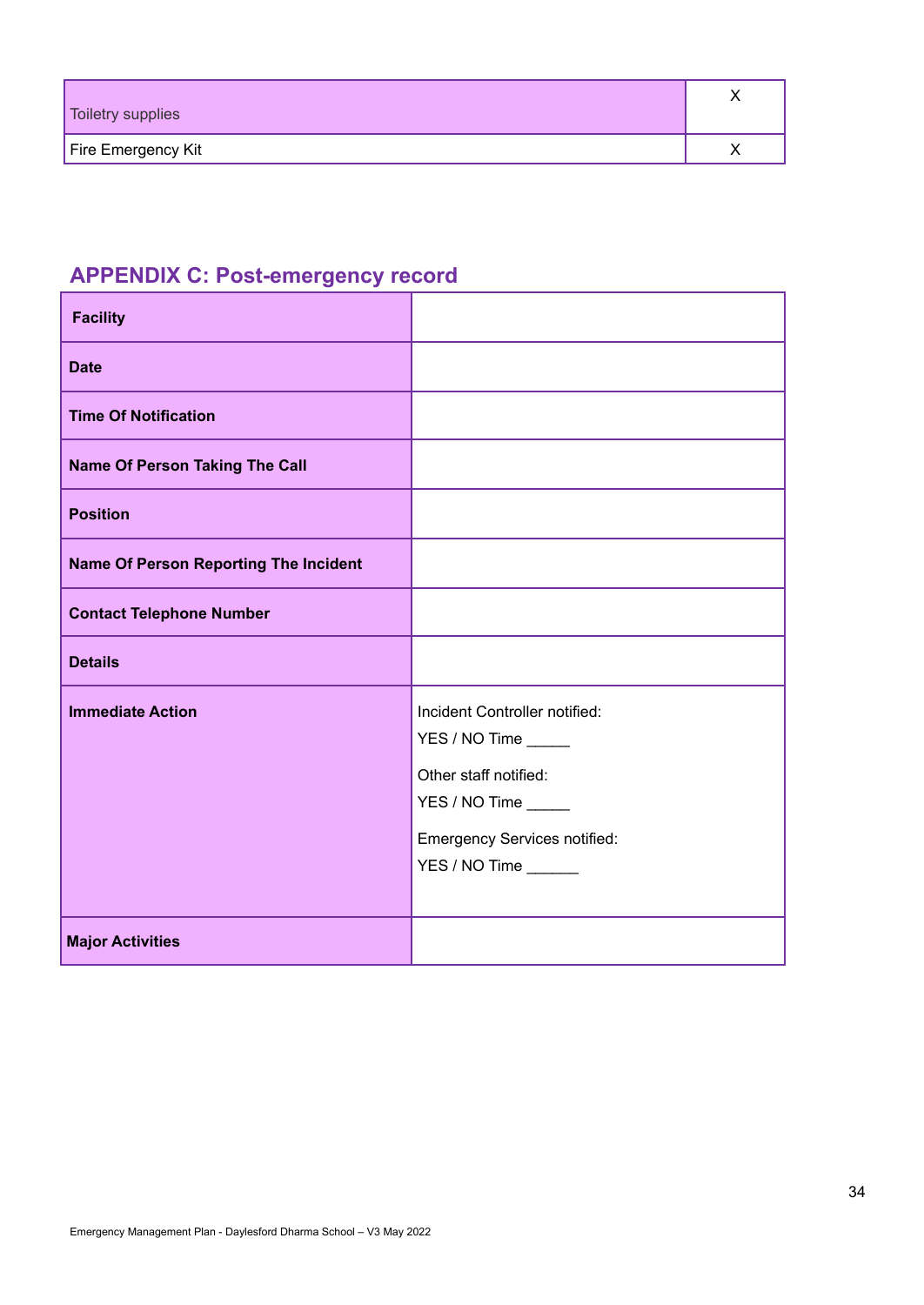| <b>Issues</b>    | <b>Operational Debriefing Required:</b><br>YES / NO Date/Time:<br>Person Responsible to organise: |
|------------------|---------------------------------------------------------------------------------------------------|
|                  | Confirmation of Operational Briefing:                                                             |
|                  | Date/Time:                                                                                        |
|                  | Issues for Follow up action:                                                                      |
| <b>Signature</b> |                                                                                                   |
| <b>Date</b>      |                                                                                                   |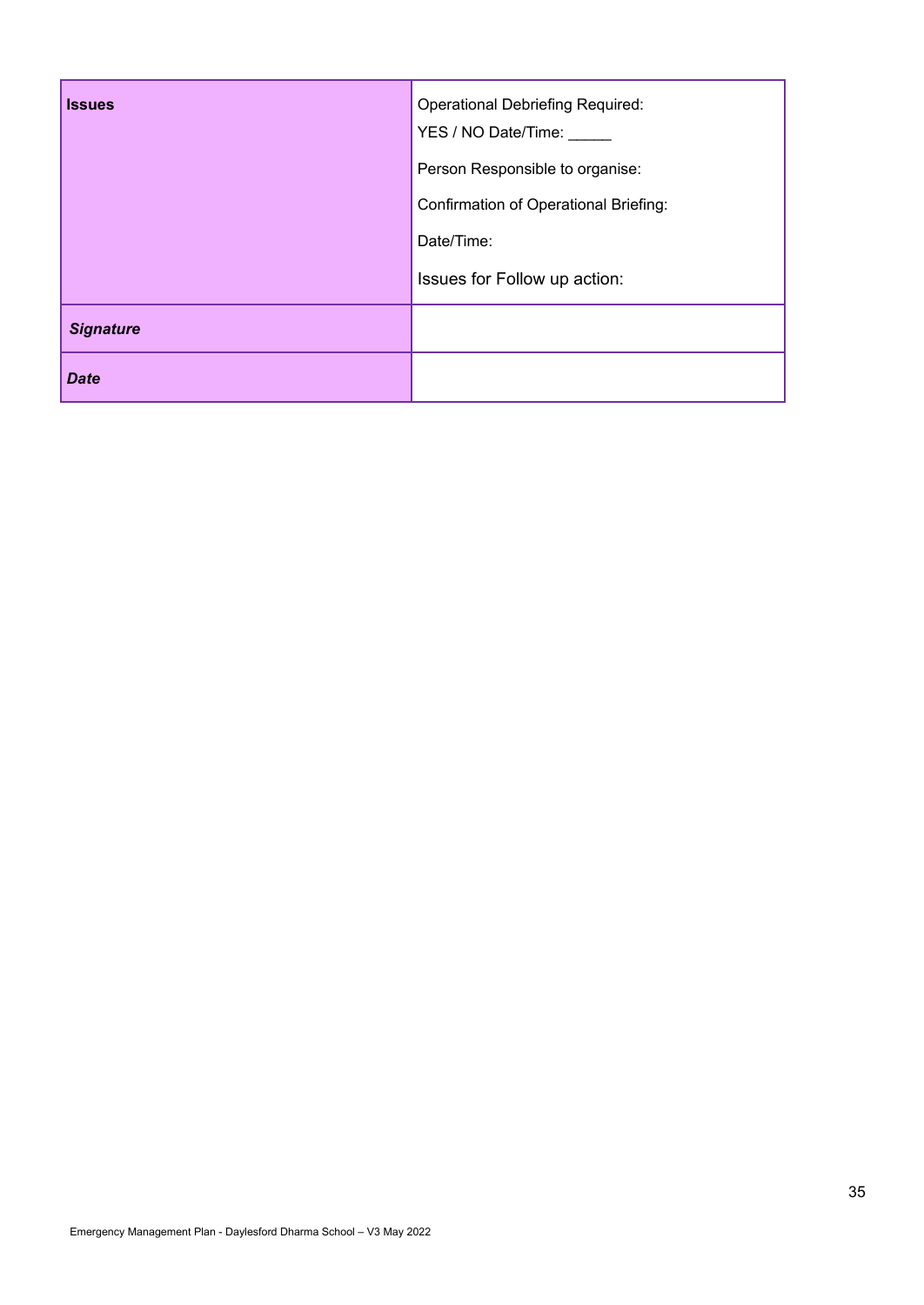### **APPENDIX D: Pandemic Actions**

### **For more detail, refer to DEECD Pandemic Incident Response Procedures**

### **STAGE 1 PREPAREDNESS AND STAGE 2 STANDBY**

*Remain alert to the risks of a pandemic; Prepare to commence enhanced arrangements and increased vigilance for case detection.*

| <b>Actions</b>                                                                                                                                                                                                                                                                                                                                                                                                                                                                                                                                                                                                                                                                                                                                                                                                                                                                                                                                                                                                                         | <b>Comments</b> |
|----------------------------------------------------------------------------------------------------------------------------------------------------------------------------------------------------------------------------------------------------------------------------------------------------------------------------------------------------------------------------------------------------------------------------------------------------------------------------------------------------------------------------------------------------------------------------------------------------------------------------------------------------------------------------------------------------------------------------------------------------------------------------------------------------------------------------------------------------------------------------------------------------------------------------------------------------------------------------------------------------------------------------------------|-----------------|
| In April, ensure emergency management plans are up to<br>date and pandemic planning arrangements are included.                                                                                                                                                                                                                                                                                                                                                                                                                                                                                                                                                                                                                                                                                                                                                                                                                                                                                                                         |                 |
| Ensure contact lists of staff, students, families, local<br>$\bullet$<br>services - Department of Health, Department of Human<br>Services, Local Government Emergency Management<br>Coordinators are up to date.                                                                                                                                                                                                                                                                                                                                                                                                                                                                                                                                                                                                                                                                                                                                                                                                                       |                 |
| Ensure your call tree of key staff is circulated along with<br>٠<br>nominated school Incident Management Team members.                                                                                                                                                                                                                                                                                                                                                                                                                                                                                                                                                                                                                                                                                                                                                                                                                                                                                                                 |                 |
| Prepare to enact pandemic section of emergency<br>$\bullet$<br>management plan with stakeholders and school Incident<br>Management Team.                                                                                                                                                                                                                                                                                                                                                                                                                                                                                                                                                                                                                                                                                                                                                                                                                                                                                               |                 |
| Identify minimum requirements and key staff for continued<br>$\bullet$<br>school operations (including planning for the absence of<br>the Principal and Board of Governance).                                                                                                                                                                                                                                                                                                                                                                                                                                                                                                                                                                                                                                                                                                                                                                                                                                                          |                 |
| Promote basic hygiene measures within schools (posters<br>are provided every April by the Emergency Management<br>Division, DET) including:<br>Regular hand washing with soap and water<br>$\mathsf{o}$<br>Appropriate home-based exclusion from<br>0<br>school among children with flu-like illness and<br>their non-school-aged carers and siblings<br>Covering mouth with a tissue when coughing<br>0<br>or sneezing<br>o Careful disposal of used tissues.<br>Provision of hand sanitiser and face masks<br>O<br>Provide students, faculty and staff with information about<br>the importance of hand hygiene (see<br>http://www.betterhealth.vic.gov.au/bhcv2/bhcarticles.nsf/p<br>ages/handwashing why it's important)<br>Provide convenient access to water and liquid soap and<br>alcohol-based hand sanitiser.<br>Educate employees and students about covering their<br>cough to prevent the spread of germs<br>Communicate the risk of infection and how to identify<br>possible cases based on the current up to date case |                 |
|                                                                                                                                                                                                                                                                                                                                                                                                                                                                                                                                                                                                                                                                                                                                                                                                                                                                                                                                                                                                                                        |                 |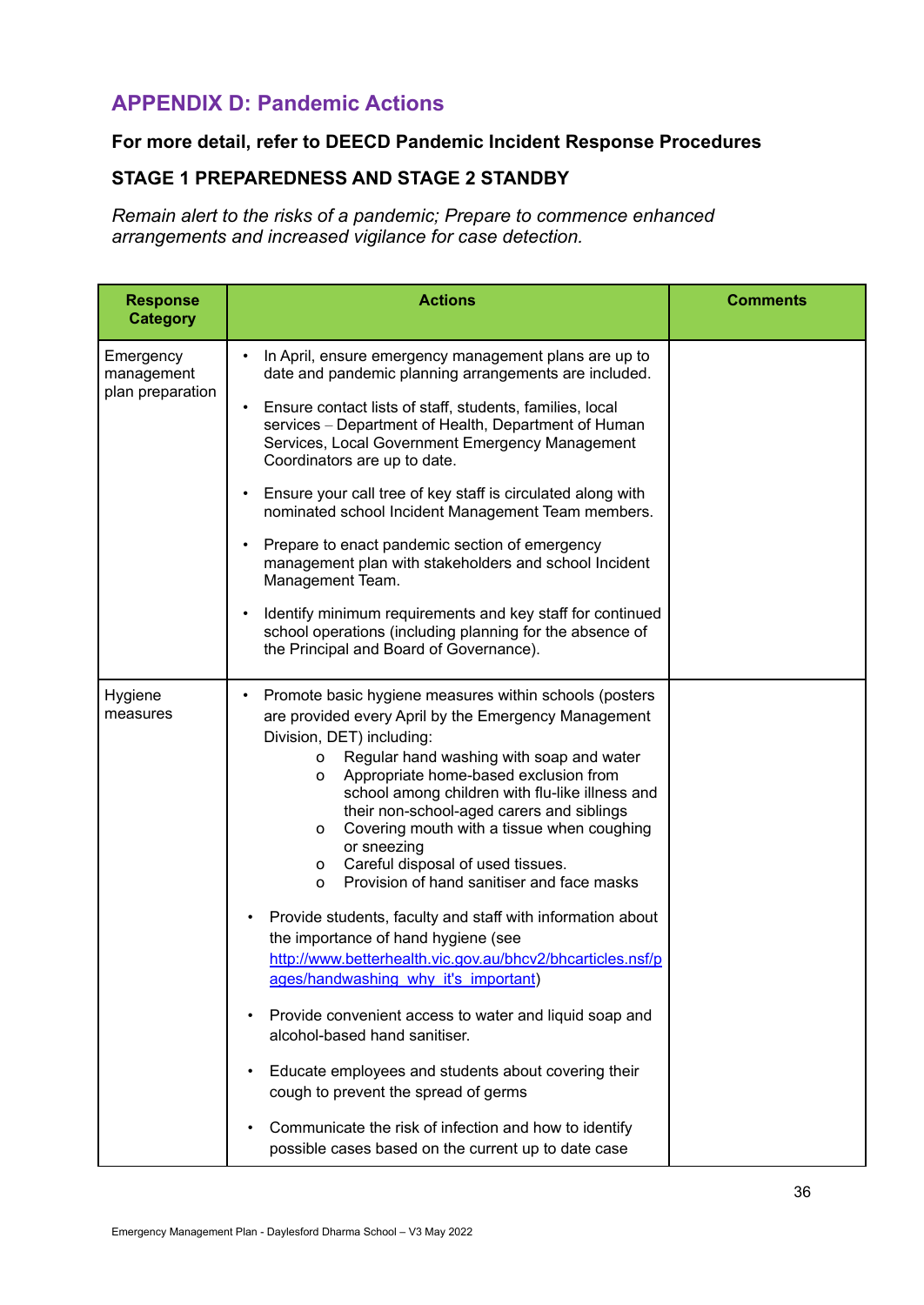|                | definition by the Chief Health Officer, Department of<br>Health.                                                                                                                                                                                                                                                                                                                                                                                                                                                                                                                                                                                                                                                                                                                                                                                                                                                                                                      |  |
|----------------|-----------------------------------------------------------------------------------------------------------------------------------------------------------------------------------------------------------------------------------------------------------------------------------------------------------------------------------------------------------------------------------------------------------------------------------------------------------------------------------------------------------------------------------------------------------------------------------------------------------------------------------------------------------------------------------------------------------------------------------------------------------------------------------------------------------------------------------------------------------------------------------------------------------------------------------------------------------------------|--|
| Travel         | Follow the advice of the Department of Foreign Affairs<br>and Trade at<br>http://smartraveller.gov.au/zw-cgi/view/Advice/<br>Where appropriate, implement procedures to repatriate<br>Australian students who are overseas if there is a risk of<br>travel restrictions and overseas border closures, or risk of<br>pandemic in a nearby country.<br>For international students studying in Australia, provide<br>advice to students and their parents that in the event of<br>an increased pandemic risk, students may be sent home<br>and, if travel restrictions apply, how the school will meet<br>its duty-of-care obligations, etc.                                                                                                                                                                                                                                                                                                                             |  |
| Communications | In April, ensure hygiene information eg posters provided<br>by the Emergency Management Division, DET are<br>displayed.<br>In late autumn/early winter hold briefings with school<br>staff, students and parents (as appropriate) about:<br>o symptoms<br>best practice hygiene measures<br>$\mathsf{o}$<br>vulnerable children.<br>$\Omega$<br>Follow Department of Health/Department of Health and<br>Ageing advice and distribute consistent messaging to<br>staff, students and parents/carers, etc.<br>Communicate status/situation, personal hygiene<br>measures, availability of vaccinations and travel<br>messages to staff, students and parents/carers as<br>appropriate (especially those people/families at a greater<br>risk of infection).<br>School Nursing Program nurses may assist with<br>$\bullet$<br>information dissemination (provided by the Department of<br>Health) as directed by Regional Nurse Managers (based<br>at regional offices). |  |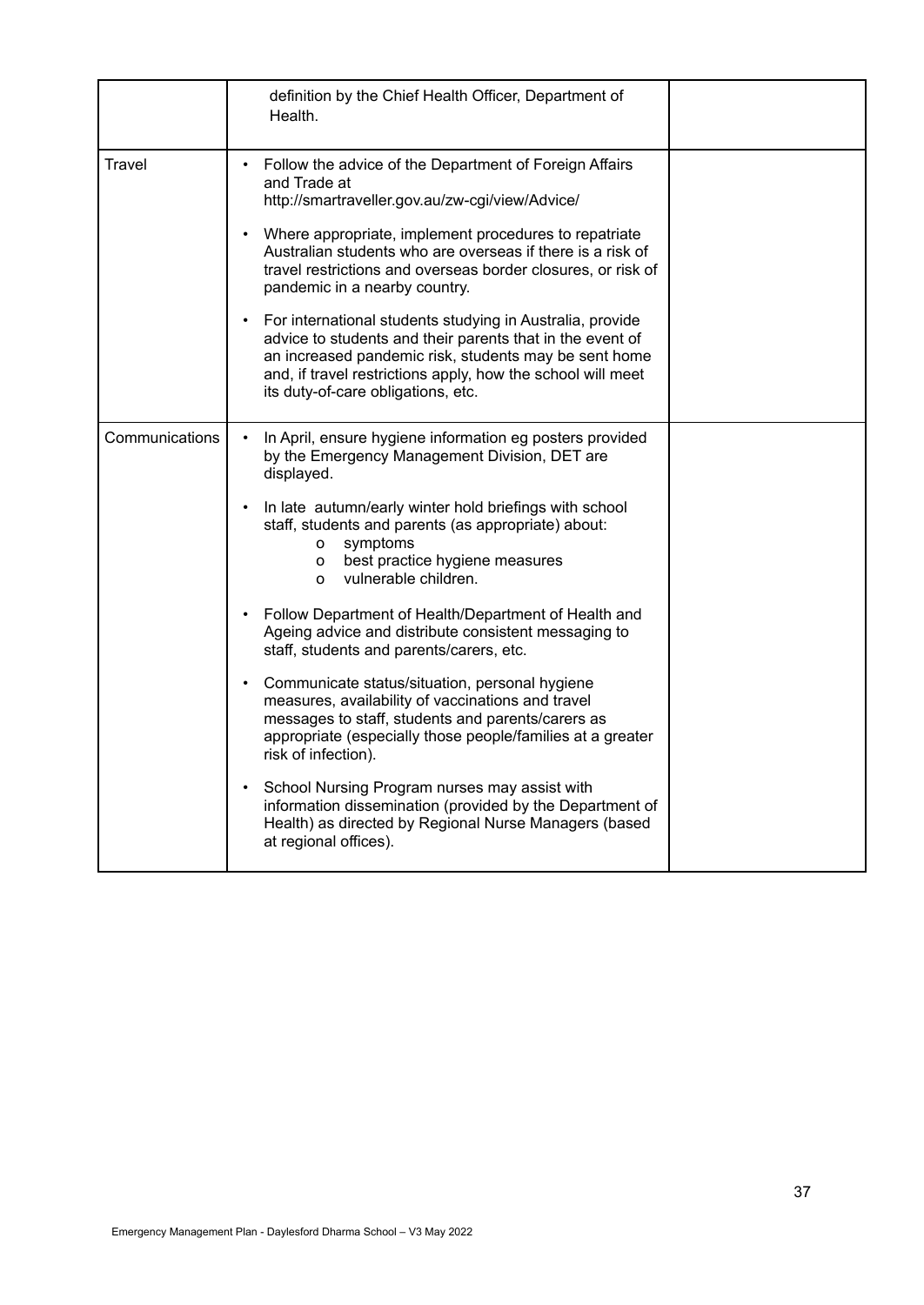### **STAGE 3 RESPONSE**

*Pandemic declared. Minimise transmission, minimise mortality and morbidity, maintain essential services and inform, engage and empower the public.*

| <b>Response Category</b>                      | <b>Proposed Actions</b>                                                                                                                                                                                                                         | <b>Comments</b> |
|-----------------------------------------------|-------------------------------------------------------------------------------------------------------------------------------------------------------------------------------------------------------------------------------------------------|-----------------|
| <b>Emergency management</b><br>plan enactment | Enact emergency<br>٠<br>management plans where<br>necessary.<br>Activate school Incident<br>$\bullet$                                                                                                                                           |                 |
|                                               | Management Team.                                                                                                                                                                                                                                |                 |
| Containment                                   | Follow the advice of the<br>٠<br>Department of Health<br>regarding containment<br>activities and exclusion<br>periods for infectious<br>diseases.<br>Help lower risk of exposure by<br>$\bullet$                                                |                 |
|                                               | reducing non-essential school<br>interactions and minimising<br>attendance at mass<br>gatherings such as sports<br>days and school fetes.                                                                                                       |                 |
|                                               | If required, identify a<br>٠<br>designated area to keep sick<br>students quarantined from the<br>general school population<br>until they can be taken home<br>by parents.                                                                       |                 |
|                                               | School nurses may be asked<br>$\bullet$<br>to assist the Department of<br>Health in the distribution of<br>antiviral medication at the<br>direction of Regional Nurse<br>Managers (based in regions).                                           |                 |
| Outbreak management                           | Report confirmed incidents to<br>authority designated by the<br>ISV support team.                                                                                                                                                               |                 |
| Management of school<br>workforce             | Encourage staff who develop<br>٠<br>flu-like symptoms during a<br>pandemic to stay away from<br>school until completely well.<br>Ensure staff who develop<br>$\bullet$<br>illness at school leave<br>immediately and seek medical<br>attention. |                 |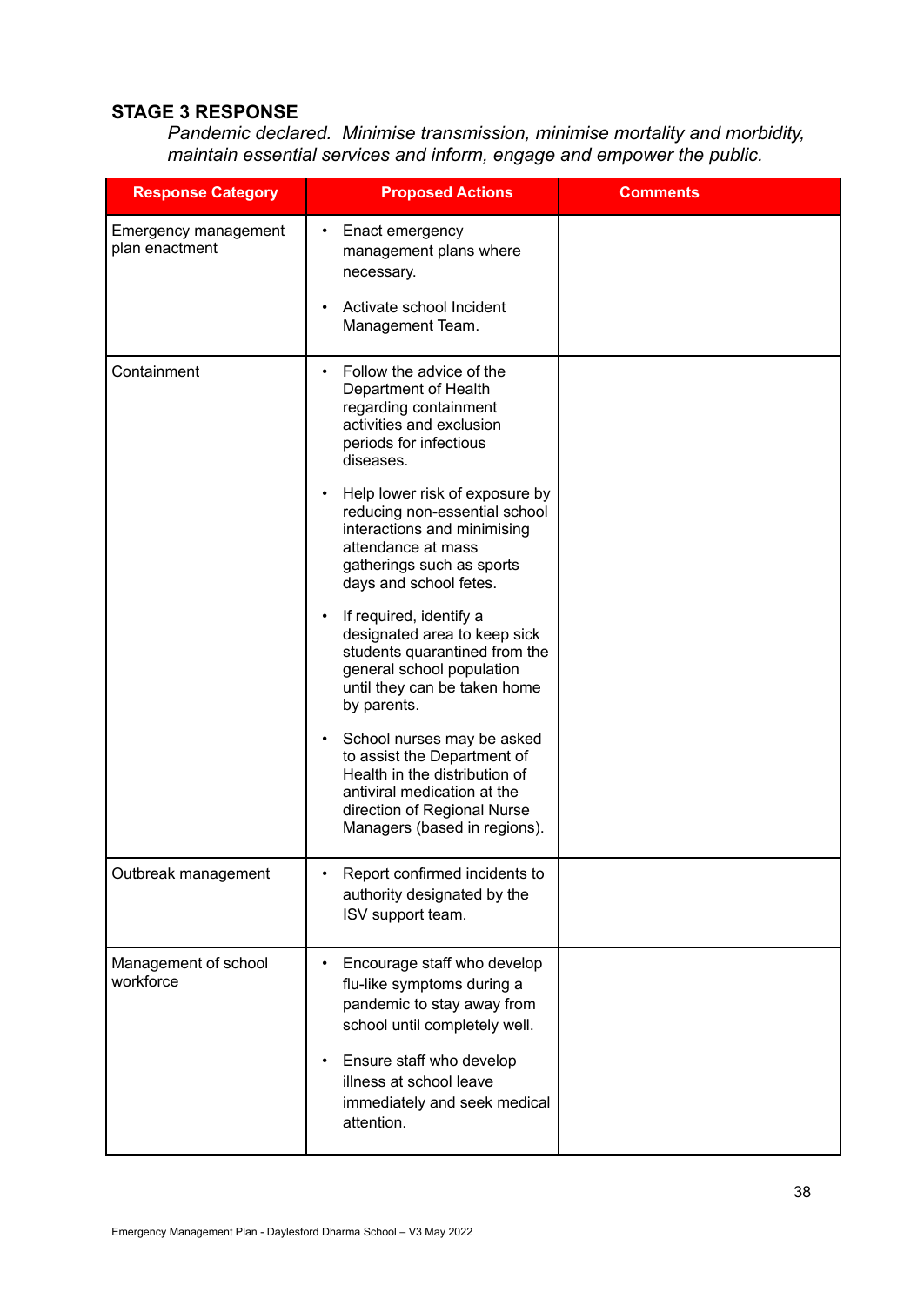| School closures | Contact ISV regarding<br>٠<br>schools closure policy.                                                                                                                                                                                                                                                          |  |
|-----------------|----------------------------------------------------------------------------------------------------------------------------------------------------------------------------------------------------------------------------------------------------------------------------------------------------------------|--|
|                 | Schools, if required, may be<br>$\bullet$<br>closed by:<br>the Principal in<br>o<br>consultation with the<br>Chief Health Officer,<br>Department of Health<br>the Board of<br>o<br>Governance                                                                                                                  |  |
|                 | Inform teachers of their<br>$\bullet$<br>obligations during school<br>closures - repare remote<br>learning plans/resources.                                                                                                                                                                                    |  |
|                 | For students at home,<br>٠<br>provide access to<br>educational materials<br>including online learning.                                                                                                                                                                                                         |  |
| <b>Travel</b>   | Follow the advice of the<br>$\bullet$<br>Department of Health and the<br>Department of Foreign Affairs<br>and Trade at<br>http://smartraveller.gov.au/zw-<br>cgi/view/Advice/                                                                                                                                  |  |
| Communications  | Distribute information about<br>$\bullet$<br>individual protective measures<br>and school cleaning<br>procedures.                                                                                                                                                                                              |  |
|                 | Communicate status/situation,<br>$\bullet$<br>personal hygiene measures,<br>containment measures (if<br>necessary), availability of<br>vaccinations and travel<br>messages to staff, students<br>and parents/carers as<br>appropriate (especially those<br>people/families at a greater<br>risk of infection). |  |
|                 | Liaise with Hepburn Health<br>$\bullet$<br><b>Services</b>                                                                                                                                                                                                                                                     |  |
|                 | Communicate plans for<br>$\bullet$<br>closure if applicable and send<br>letters to staff, parents and<br>carers as appropriate.                                                                                                                                                                                |  |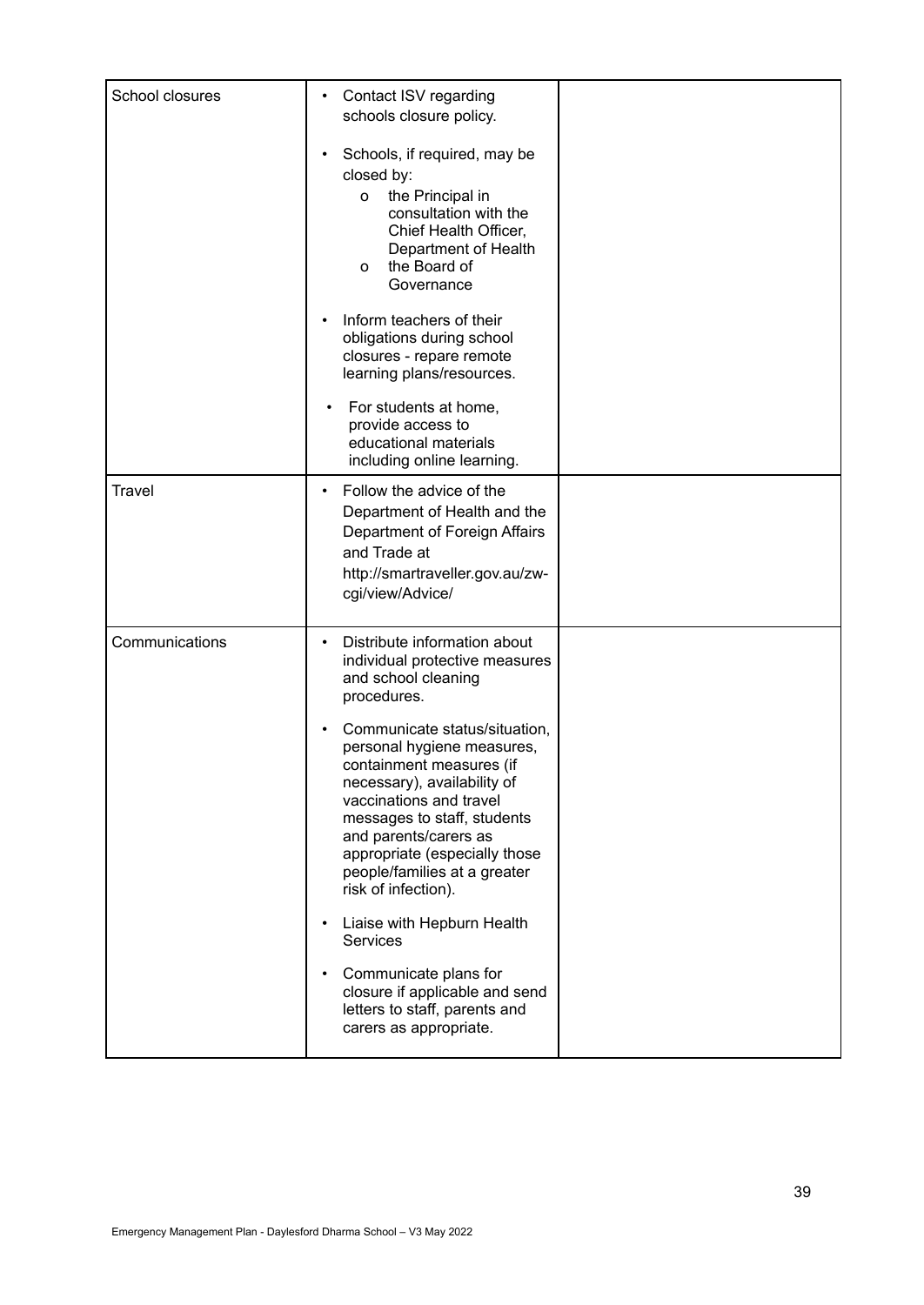### **STAGE 4 STAND DOWN**

| <b>Response</b><br><b>Category</b>     | <b>Proposed Actions</b>                                                                                                                                                                                                                                                                                                                                                                                      | <b>Comments</b> |
|----------------------------------------|--------------------------------------------------------------------------------------------------------------------------------------------------------------------------------------------------------------------------------------------------------------------------------------------------------------------------------------------------------------------------------------------------------------|-----------------|
| Emergency<br>management<br>plan review | Develop a recovery plan to help<br>regain education of students and<br>stabilize families and the community<br>including:<br>staff availability<br>o<br>procedures to re-open (if<br>0<br>applicable)<br>provision of counselling to<br>0<br>students and staff (if<br>required)<br>monitoring cumulative<br>o<br>effects of pandemic and<br>identifying and supporting<br>those who may need<br>assistance. |                 |
|                                        | Replenish personal protective<br>equipment (if required).                                                                                                                                                                                                                                                                                                                                                    |                 |
|                                        | Incident controller to deactivate<br>Incident Management Team and<br>conduct final debrief(s).                                                                                                                                                                                                                                                                                                               |                 |
|                                        | Review effectiveness of Emergency<br>Management Plans and update as<br>appropriate - involve relevant staff<br>and external providers.                                                                                                                                                                                                                                                                       |                 |
|                                        | Be aware that multiple waves of the<br>virus may occur and that review and<br>revision of the plan may be required<br>between waves.                                                                                                                                                                                                                                                                         |                 |
| <b>Travel</b>                          | Continue to follow advice of<br>Department of Foreign Affairs and<br>Trade at<br>http://smartraveller.gov.au/zw-cgi/view<br>/Advice/                                                                                                                                                                                                                                                                         |                 |
| Communications                         | Communicate status of situation to<br>staff and parents/carers including<br>supports that may be available.                                                                                                                                                                                                                                                                                                  |                 |